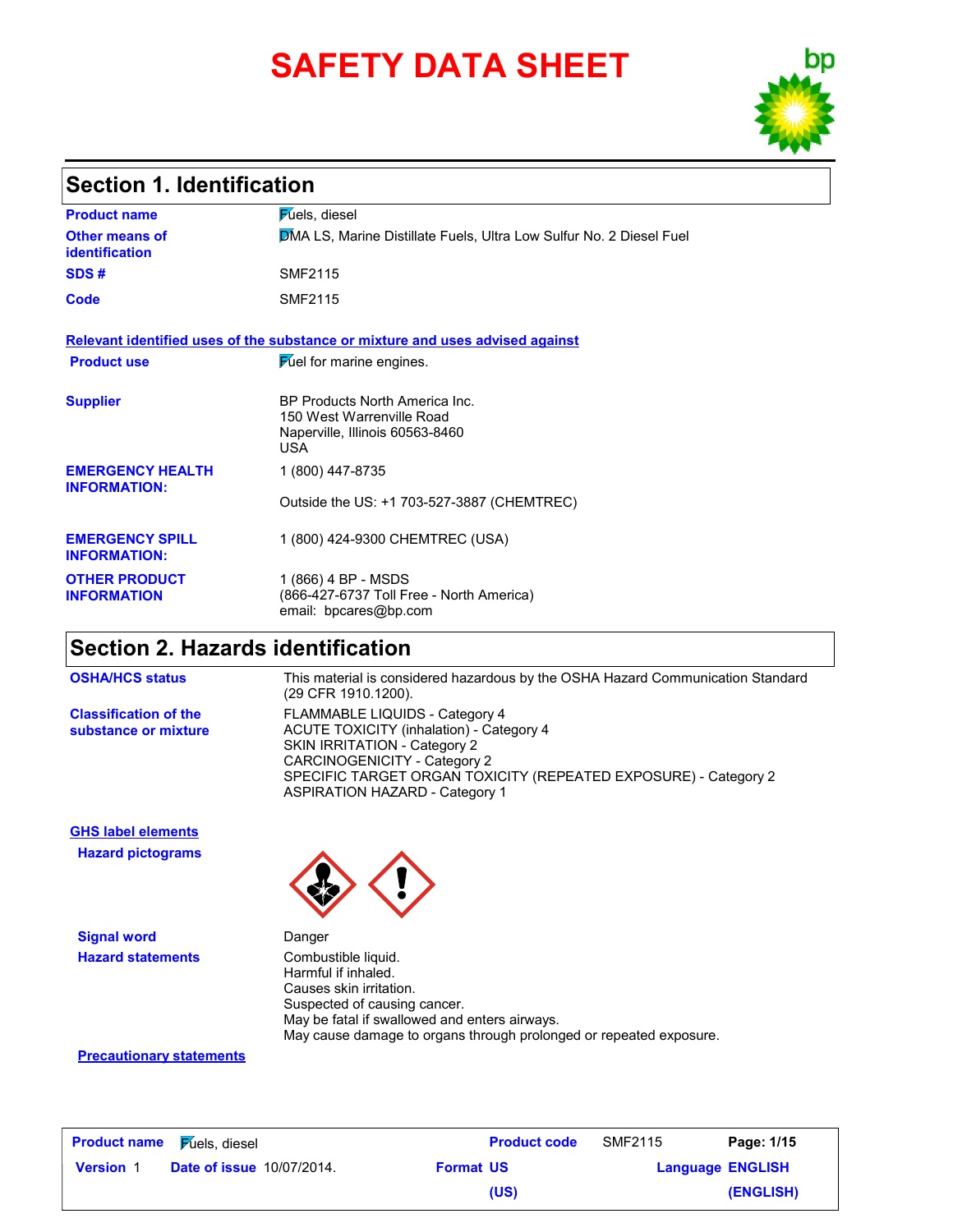## **Section 2. Hazards identification**

| <b>Prevention</b>                          | Obtain special instructions before use.<br>Wear protective gloves and eye protection.<br>Do not breathe vapor.<br>Keep away from heat, hot surfaces, sparks, open flames and other ignition sources. No<br>smoking.<br>Use explosion-proof electrical/ventilating/lighting/material-handling equipment.<br>Avoid release to the environment.                                                                                                 |
|--------------------------------------------|----------------------------------------------------------------------------------------------------------------------------------------------------------------------------------------------------------------------------------------------------------------------------------------------------------------------------------------------------------------------------------------------------------------------------------------------|
| <b>Response</b>                            | IF INHALED: Remove victim to fresh air and keep at rest in a position comfortable for<br>breathing.<br>IF SWALLOWED: Immediately call a POISON CENTER or doctor/physician.<br>Do NOT induce vomiting.<br>IF ON SKIN: Wash with plenty of soap and water.<br>Take off contaminated clothing and wash it before reuse.                                                                                                                         |
| <b>Storage</b>                             | Keep cool.                                                                                                                                                                                                                                                                                                                                                                                                                                   |
| <b>Disposal</b>                            | Dispose of contents and container in accordance with all local, regional, national and<br>international regulations.                                                                                                                                                                                                                                                                                                                         |
| <b>Hazards not otherwise</b><br>classified | This material may contain significant quantities of polycyclic aromatic hydrocarbons<br>(PAHs), some of which have been shown by experimental studies to induce skin cancer.<br>Note: High Pressure Applications<br>Injections through the skin resulting from contact with the product at high pressure<br>constitute a major medical emergency.<br>See 'Notes to physician' under First-Aid Measures, Section 4 of this Safety Data Sheet. |
|                                            |                                                                                                                                                                                                                                                                                                                                                                                                                                              |

## **Section 3. Composition/information on ingredients**

May also contain small quantities of proprietary performance additives.

| <b>Substance/mixture</b>                        | Mixture |                         |                |
|-------------------------------------------------|---------|-------------------------|----------------|
| <b>Ingredient name</b>                          |         | <b>CAS number</b>       | $\frac{9}{6}$  |
| Fuels, diesel, No 2<br>Contains:<br>naphthalene |         | 68476-34-6<br>$91-20-3$ | >99<br>$1 - 3$ |

**There are no ingredients present which, within the current knowledge of the supplier and in the concentrations applicable, are classified as hazardous to health or the environment and hence require reporting in this section. Occupational exposure limits, if available, are listed in Section 8.**

### **Section 4. First aid measures**

### **Description of necessary first aid measures**

| <b>Eye contact</b>                | In case of contact, immediately flush eyes with plenty of water for at least 15 minutes.<br>Eyelids should be held away from the eyeball to ensure thorough rinsing. Check for and<br>remove any contact lenses. Get medical attention.                                                                               |
|-----------------------------------|-----------------------------------------------------------------------------------------------------------------------------------------------------------------------------------------------------------------------------------------------------------------------------------------------------------------------|
| <b>Skin contact</b>               | In case of contact, immediately flush skin with plenty of water for at least 15 minutes<br>while removing contaminated clothing and shoes. Wash clothing before reuse. Clean<br>shoes thoroughly before reuse. Get medical attention.                                                                                 |
| <b>Inhalation</b>                 | If inhaled, remove to fresh air. If not breathing, if breathing is irregular or if respiratory<br>arrest occurs, provide artificial respiration or oxygen by trained personnel. Get medical<br>attention.                                                                                                             |
| <b>Ingestion</b>                  | Do not induce vomiting. Never give anything by mouth to an unconscious person. If<br>unconscious, place in recovery position and get medical attention immediately.<br>Aspiration hazard if swallowed. Can enter lungs and cause damage. Get medical<br>attention immediately.                                        |
| <b>Protection of first-aiders</b> | No action shall be taken involving any personal risk or without suitable training. If it is<br>suspected that fumes are still present, the rescuer should wear an appropriate mask or<br>self-contained breathing apparatus. It may be dangerous to the person providing aid to<br>give mouth-to-mouth resuscitation. |

#### **Most important symptoms/effects, acute and delayed**

**See Section 11 for more detailed information on health effects and symptoms.**

| <b>Product name</b> | <b>Fuels</b> , diesel            |                  | <b>Product code</b> | SMF2115                 | Page: 2/15 |
|---------------------|----------------------------------|------------------|---------------------|-------------------------|------------|
| <b>Version 1</b>    | <b>Date of issue 10/07/2014.</b> | <b>Format US</b> |                     | <b>Language ENGLISH</b> |            |
|                     |                                  |                  | (US)                |                         | (ENGLISH)  |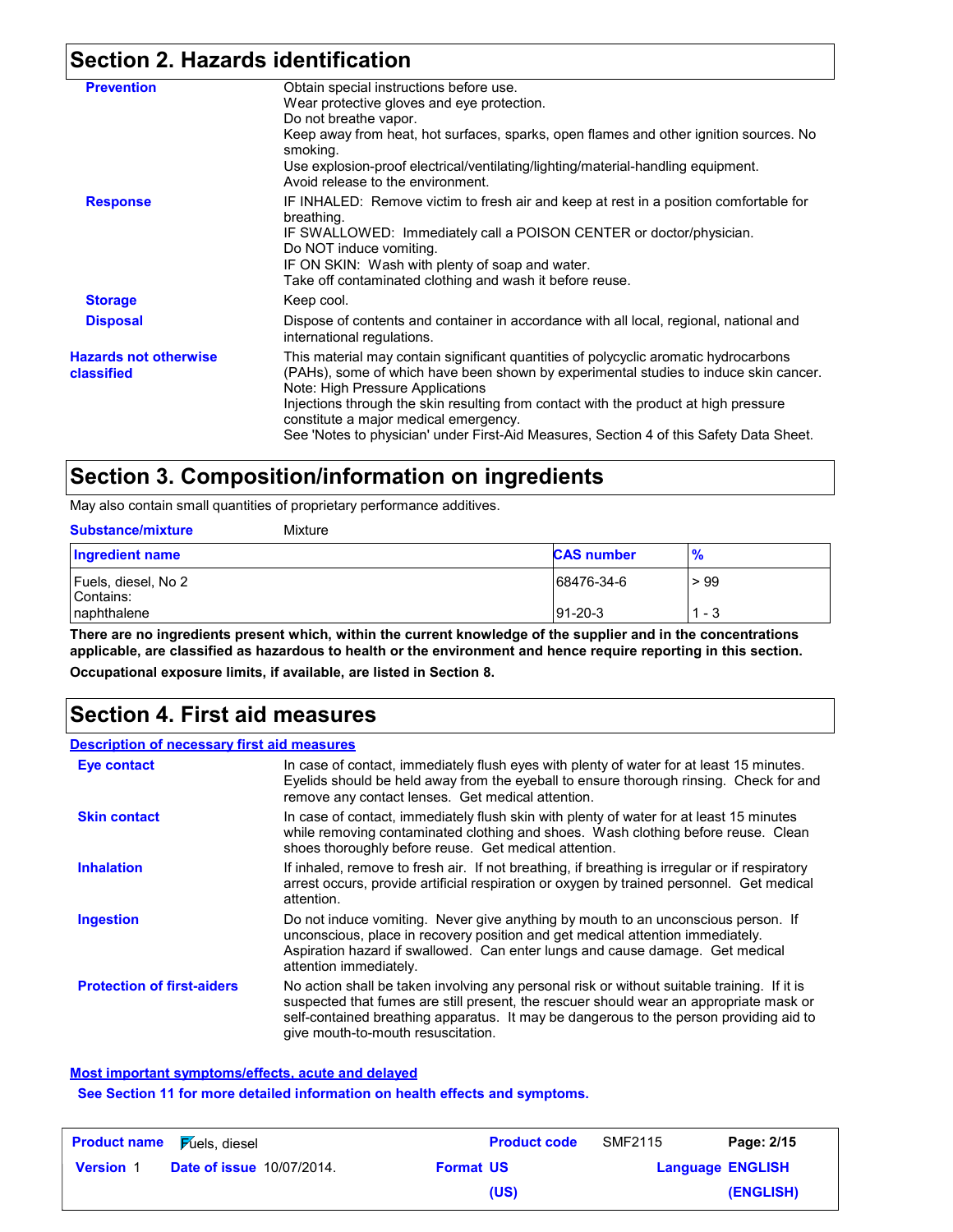## **Section 4. First aid measures**

| <b>Notes to physician</b>  | Treatment should in general be symptomatic and directed to relieving any effects.<br>Product can be aspirated on swallowing or following regurgitation of stomach contents,<br>and can cause severe and potentially fatal chemical pneumonitis, which will require<br>urgent treatment. Because of the risk of aspiration, induction of vomiting and gastric<br>lavage should be avoided. Gastric lavage should be undertaken only after endotracheal<br>intubation. Monitor for cardiac dysrhythmias.                                                                                                                                                  |
|----------------------------|---------------------------------------------------------------------------------------------------------------------------------------------------------------------------------------------------------------------------------------------------------------------------------------------------------------------------------------------------------------------------------------------------------------------------------------------------------------------------------------------------------------------------------------------------------------------------------------------------------------------------------------------------------|
|                            | Note: High Pressure Applications<br>Injections through the skin resulting from contact with the product at high pressure<br>constitute a major medical emergency. Injuries may not appear serious at first but within<br>a few hours tissue becomes swollen, discolored and extremely painful with extensive<br>subcutaneous necrosis.<br>Surgical exploration should be undertaken without delay. Thorough and extensive<br>debridement of the wound and underlying tissue is necessary to minimize tissue loss and<br>prevent or limit permanent damage. Note that high pressure may force the product<br>considerable distances along tissue planes. |
| <b>Specific treatments</b> | No specific treatment.                                                                                                                                                                                                                                                                                                                                                                                                                                                                                                                                                                                                                                  |

## **Section 5. Fire-fighting measures**

| <b>Extinguishing media</b>                               |                                                                                                                                                                                                                                                                                                                                                                                                                                                                                                                  |
|----------------------------------------------------------|------------------------------------------------------------------------------------------------------------------------------------------------------------------------------------------------------------------------------------------------------------------------------------------------------------------------------------------------------------------------------------------------------------------------------------------------------------------------------------------------------------------|
| <b>Suitable extinguishing</b><br>media                   | In case of fire, use foam, dry chemical or carbon dioxide extinguisher or spray.                                                                                                                                                                                                                                                                                                                                                                                                                                 |
| Unsuitable extinguishing<br>media                        | Do not use water jet.                                                                                                                                                                                                                                                                                                                                                                                                                                                                                            |
| <b>Specific hazards arising</b><br>from the chemical     | Combustible liquid. Fire water contaminated with this material must be contained and<br>prevented from being discharged to any waterway, sewer or drain. In a fire or if heated,<br>a pressure increase will occur and the container may burst, with the risk of a subsequent<br>explosion. Runoff to sewer may create fire or explosion hazard.                                                                                                                                                                 |
| <b>Hazardous combustion</b><br>products                  | Combustion products may include the following:<br>carbon oxides (CO, CO <sub>2</sub> ) (carbon monoxide, carbon dioxide)<br>other hazardous substances.                                                                                                                                                                                                                                                                                                                                                          |
| <b>Special protective actions</b><br>for fire-fighters   | Promptly isolate the scene by removing all persons from the vicinity of the incident if<br>there is a fire. No action shall be taken involving any personal risk or without suitable<br>training. Move containers from fire area if this can be done without risk. Use water<br>spray to keep fire-exposed containers cool. This material is toxic to aquatic organisms.<br>Fire water contaminated with this material must be contained and prevented from being<br>discharged to any waterway, sewer or drain. |
| <b>Special protective</b><br>equipment for fire-fighters | Fire-fighters should wear positive pressure self-contained breathing apparatus (SCBA)<br>and full turnout gear.                                                                                                                                                                                                                                                                                                                                                                                                  |

# **Section 6. Accidental release measures**

|                                | <b>Personal precautions, protective equipment and emergency procedures</b>                                                                                                                                                                                                                                                                                                                                                                                                                                                     |
|--------------------------------|--------------------------------------------------------------------------------------------------------------------------------------------------------------------------------------------------------------------------------------------------------------------------------------------------------------------------------------------------------------------------------------------------------------------------------------------------------------------------------------------------------------------------------|
| For non-emergency<br>personnel | Immediately contact emergency personnel. No action shall be taken involving any<br>personal risk or without suitable training. Evacuate surrounding areas. Keep<br>unnecessary and unprotected personnel from entering. Do not touch or walk through<br>spilled material. No flares, smoking or flames in hazard area. Avoid breathing vapor or<br>mist. Provide adequate ventilation. Put on appropriate personal protective equipment.<br>Floors may be slippery; use care to avoid falling. Eliminate all ignition sources. |
| For emergency responders       | Entry into a confined space or poorly ventilated area contaminated with vapor, mist or<br>fume is extremely hazardous without the correct respiratory protective equipment and a<br>safe system of work. Wear self-contained breathing apparatus. Wear a suitable<br>chemical protective suit. Chemical resistant boots. See also the information in "For non-<br>emergency personnel".                                                                                                                                        |

| <b>Product name</b> | $\mathsf F$ úels, diesel         |                  | <b>Product code</b> | SMF2115 | Page: 3/15              |
|---------------------|----------------------------------|------------------|---------------------|---------|-------------------------|
| <b>Version 1</b>    | <b>Date of issue 10/07/2014.</b> | <b>Format US</b> |                     |         | <b>Language ENGLISH</b> |
|                     |                                  |                  | (US)                |         | (ENGLISH)               |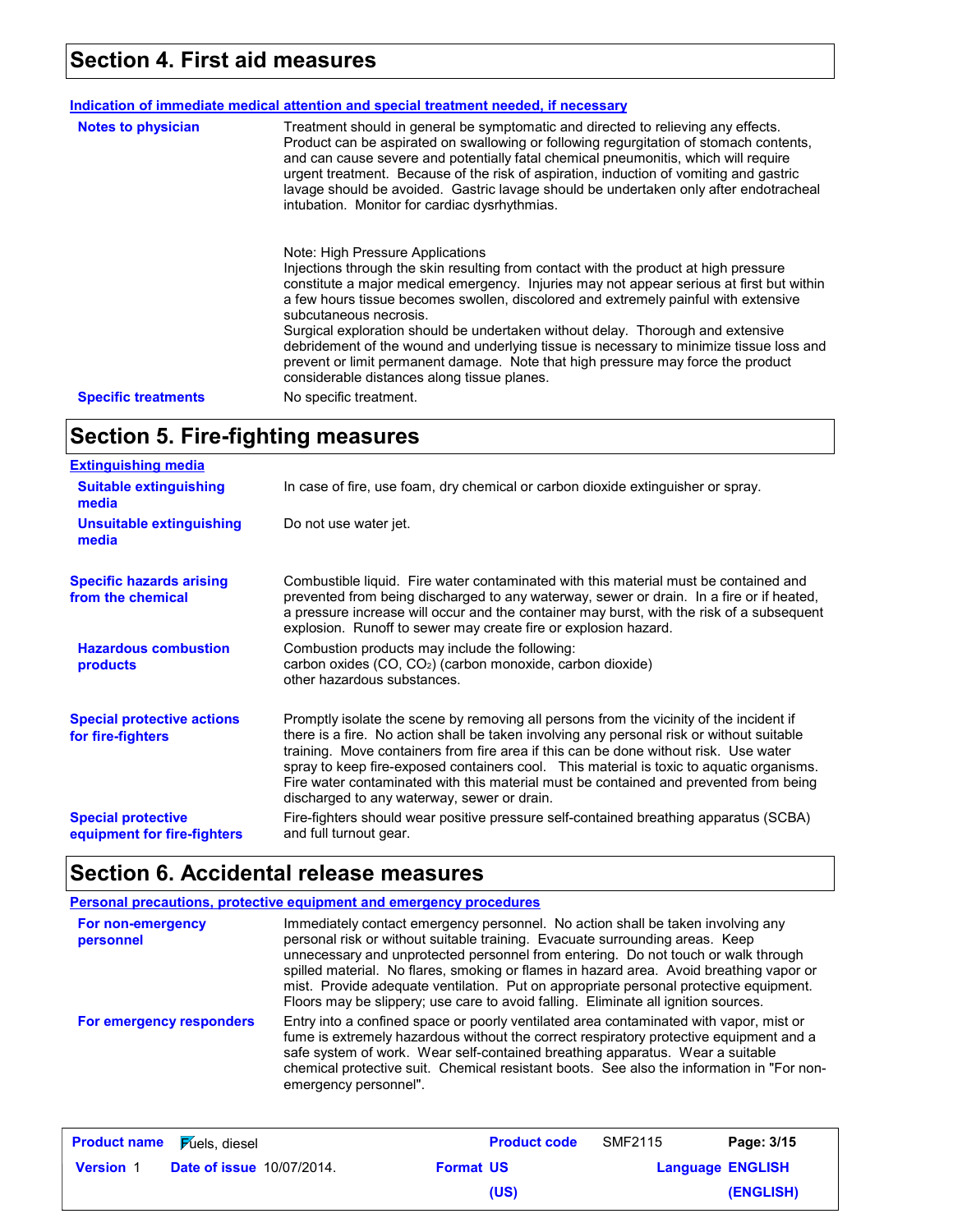## **Section 6. Accidental release measures**

**Environmental precautions** Avoid dispersal of spilled material and runoff and contact with soil, waterways, drains and sewers. Inform the relevant authorities if the product has caused environmental pollution (sewers, waterways, soil or air). Water polluting material. May be harmful to the environment if released in large quantities.

#### **Methods and materials for containment and cleaning up**

| <b>Small spill</b> | Eliminate all ignition sources. Stop leak if without risk. Move containers from spill area.<br>Absorb with an inert material and place in an appropriate waste disposal container. Use<br>spark-proof tools and explosion-proof equipment. Dispose of via a licensed waste<br>disposal contractor. The method and equipment used must be in conformance with<br>appropriate regulations and industry practice on explosive atmospheres.                                                                                                                                                                                                                                                                                                                                                                                                             |
|--------------------|-----------------------------------------------------------------------------------------------------------------------------------------------------------------------------------------------------------------------------------------------------------------------------------------------------------------------------------------------------------------------------------------------------------------------------------------------------------------------------------------------------------------------------------------------------------------------------------------------------------------------------------------------------------------------------------------------------------------------------------------------------------------------------------------------------------------------------------------------------|
| Large spill        | Eliminate all ignition sources. Stop leak if without risk. Move containers from spill area.<br>Approach release from upwind. Prevent entry into sewers, water courses, basements or<br>confined areas. Dike spill area and do not allow product to reach sewage system and<br>surface or ground water. Contain and collect spillage with non-combustible, absorbent<br>material e.g. sand, earth, vermiculite or diatomaceous earth and place in container for<br>disposal according to local regulations. Use spark-proof tools and explosion-proof<br>equipment. Contaminated absorbent material may pose the same hazard as the spilled<br>product. The method and equipment used must be in conformance with appropriate<br>regulations and industry practice on explosive atmospheres. Dispose of via a licensed<br>waste disposal contractor. |

## **Section 7. Handling and storage**

| <b>Precautions for safe handling</b>                                             |                           |                  |                                                                                                                                                                                                                                                                                                                                                                                                                                                                                                                                                                                                                                                                                                                                                                                                                                                                                                                                                                                                                  |                |                         |
|----------------------------------------------------------------------------------|---------------------------|------------------|------------------------------------------------------------------------------------------------------------------------------------------------------------------------------------------------------------------------------------------------------------------------------------------------------------------------------------------------------------------------------------------------------------------------------------------------------------------------------------------------------------------------------------------------------------------------------------------------------------------------------------------------------------------------------------------------------------------------------------------------------------------------------------------------------------------------------------------------------------------------------------------------------------------------------------------------------------------------------------------------------------------|----------------|-------------------------|
| <b>Protective measures</b>                                                       |                           | siphon by mouth. | Put on appropriate personal protective equipment (see Section 8). Do not get in eyes or<br>on skin or clothing. Use only with adequate ventilation. Wear appropriate respirator<br>when ventilation is inadequate. Avoid contact of spilled material and runoff with soil and<br>surface waterways. Empty containers retain product residue and can be hazardous.<br>Keep in the original container or an approved alternative made from a compatible<br>material, kept tightly closed when not in use. Do not reuse container. Store and use<br>away from heat, sparks, open flame or any other ignition source. Use explosion-proof<br>electrical (ventilating, lighting and material handling) equipment. Use only non-sparking<br>tools. Do not breathe vapor or mist. Avoid exposure - obtain special instructions before<br>use. Do not handle until all safety precautions have been read and understood. Do not<br>swallow. Aspiration hazard if swallowed. Can enter lungs and cause damage. Never      |                |                         |
| <b>Advice on general</b><br>occupational hygiene                                 |                           |                  | Eating, drinking and smoking should be prohibited in areas where this material is<br>handled, stored and processed. Wash thoroughly after handling. Remove contaminated<br>clothing and protective equipment before entering eating areas. See also Section 8 for<br>additional information on hygiene measures.                                                                                                                                                                                                                                                                                                                                                                                                                                                                                                                                                                                                                                                                                                 |                |                         |
| <b>Conditions for safe storage,</b><br>including any<br><b>incompatibilities</b> |                           |                  | Store in accordance with local regulations. Store in a segregated and approved area.<br>Store in original container protected from direct sunlight in a dry, cool and well-ventilated<br>area, away from incompatible materials (see Section 10) and food and drink. Store<br>locked up. Eliminate all ignition sources. Separate from oxidizing materials. Keep<br>container tightly closed and sealed until ready for use. Store and use only in equipment/<br>containers designed for use with this product. Containers that have been opened must<br>be carefully resealed and kept upright to prevent leakage. Do not store in unlabeled<br>containers. Use appropriate containment to avoid environmental contamination.                                                                                                                                                                                                                                                                                   |                |                         |
|                                                                                  |                           |                  | Light hydrocarbon vapors can build up in the headspace of tanks. These can cause<br>flammability/explosion hazards even at temperatures below the normal flash point (note:<br>flash point must not be regarded as a reliable indicator of the potential flammability of<br>vapor in tank headspaces). Tank headspaces should always be regarded as potentially<br>flammable and care should be taken to avoid static electrical discharge and all ignition<br>sources during filling, ullaging and sampling from storage tanks. Do not enter storage<br>tanks. If entry to vessels is necessary, follow permit to work procedures. Entry to any<br>tanks or other confined space requires a full risk assessment and appropriate control<br>measures to be put in place in conformance with appropriate regulations and industry<br>practice on confined space entry. When the product is pumped (e.g. during filling,<br>discharge or ullaging) and when sampling, there is a risk of static discharge. Ensure |                |                         |
| <b>Product name</b>                                                              | <b>Fuels</b> , diesel     |                  | <b>Product code</b>                                                                                                                                                                                                                                                                                                                                                                                                                                                                                                                                                                                                                                                                                                                                                                                                                                                                                                                                                                                              | <b>SMF2115</b> | Page: 4/15              |
| <b>Version 1</b>                                                                 | Date of issue 10/07/2014. |                  | <b>Format US</b>                                                                                                                                                                                                                                                                                                                                                                                                                                                                                                                                                                                                                                                                                                                                                                                                                                                                                                                                                                                                 |                | <b>Language ENGLISH</b> |
|                                                                                  |                           |                  | (US)                                                                                                                                                                                                                                                                                                                                                                                                                                                                                                                                                                                                                                                                                                                                                                                                                                                                                                                                                                                                             |                | (ENGLISH)               |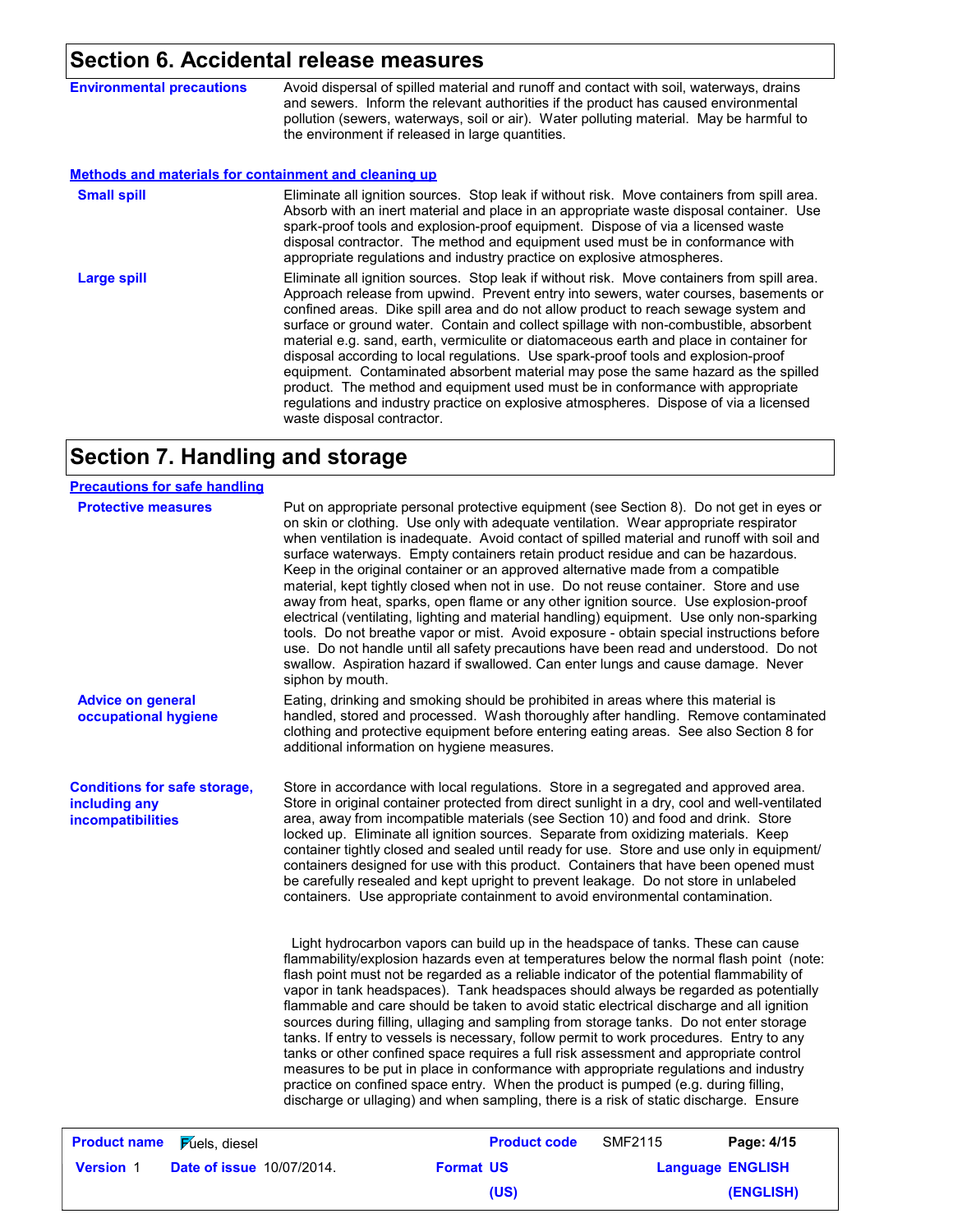### **Section 7. Handling and storage**

equipment used is properly earthed or bonded to the tank structure. Electrical equipment should not be used unless it is intrinsically safe (i.e. will not produce sparks). Explosive air/vapor mixtures may form at ambient temperature. If product comes into contact with hot surfaces, or leaks occur from pressurized fuel pipes, the vapor or mists generated will create a flammability or explosion hazard. Product contaminated rags, paper or material used to absorb spillages, represent a fire hazard, and should not be allowed to accumulate. Dispose of safely immediately after use.

## **Section 8. Exposure controls/personal protection**

### **Control parameters**

**Occupational exposure limits**

| <b>Ingredient name</b> | <b>Exposure limits</b>                                                                                                                                                                                                                                                                                                         |
|------------------------|--------------------------------------------------------------------------------------------------------------------------------------------------------------------------------------------------------------------------------------------------------------------------------------------------------------------------------|
| Fuels, diesel, No 2    | <b>ACGIH TLV (United States). Absorbed</b><br>∣through skin.<br>TWA: 100 mg/m <sup>3</sup> , (measured as total<br>hydrocarbons) 8 hours. Issued/Revised:<br>1/2007 Form: Inhalable fraction and vapor                                                                                                                         |
| naphthalene            | <b>ACGIH TLV (United States). Absorbed</b><br>∣through skin.<br>TWA: 52 mg/m <sup>3</sup> 8 hours. Issued/Revised:<br>5/1996<br>TWA: 10 ppm 8 hours. Issued/Revised:<br>5/1996<br> OSHA PEL (United States).<br>TWA: 50 mg/m <sup>3</sup> 8 hours. Issued/Revised:<br>6/1993<br>TWA: 10 ppm 8 hours. Issued/Revised:<br>6/1993 |

While specific OELs for certain components may be shown in this section, other components may be present in any mist, vapor or dust produced. Therefore, the specific OELs may not be applicable to the product as a whole and are provided for guidance only.

| <b>Appropriate engineering</b><br><b>controls</b> | All activities involving chemicals should be assessed for their risks to health, to ensure<br>exposures are adequately controlled. Personal protective equipment should only be<br>considered after other forms of control measures (e.g. engineering controls) have been<br>suitably evaluated. Personal protective equipment should conform to appropriate<br>standards, be suitable for use, be kept in good condition and properly maintained.<br>Your supplier of personal protective equipment should be consulted for advice on<br>selection and appropriate standards. For further information contact your national<br>organisation for standards.<br>Provide exhaust ventilation or other engineering controls to keep the relevant airborne<br>concentrations below their respective occupational exposure limits.<br>The final choice of protective equipment will depend upon a risk assessment. It is<br>important to ensure that all items of personal protective equipment are compatible. |
|---------------------------------------------------|------------------------------------------------------------------------------------------------------------------------------------------------------------------------------------------------------------------------------------------------------------------------------------------------------------------------------------------------------------------------------------------------------------------------------------------------------------------------------------------------------------------------------------------------------------------------------------------------------------------------------------------------------------------------------------------------------------------------------------------------------------------------------------------------------------------------------------------------------------------------------------------------------------------------------------------------------------------------------------------------------------|
| <b>Environmental exposure</b><br><b>controls</b>  | Emissions from ventilation or work process equipment should be checked to ensure they<br>comply with the requirements of environmental protection legislation. In some cases,<br>fume scrubbers, filters or engineering modifications to the process equipment will be<br>necessary to reduce emissions to acceptable levels.                                                                                                                                                                                                                                                                                                                                                                                                                                                                                                                                                                                                                                                                              |
| <b>Individual protection measures</b>             |                                                                                                                                                                                                                                                                                                                                                                                                                                                                                                                                                                                                                                                                                                                                                                                                                                                                                                                                                                                                            |
| <b>Hygiene measures</b>                           | Wash hands, forearms and face thoroughly after handling chemical products, before<br>eating, smoking and using the lavatory and at the end of the working period.<br>Appropriate techniques should be used to remove potentially contaminated clothing.<br>Wash contaminated clothing before reusing. Ensure that eyewash stations and safety<br>showers are close to the workstation location.                                                                                                                                                                                                                                                                                                                                                                                                                                                                                                                                                                                                            |
| <b>Eye/face protection</b>                        | Chemical splash goggles.                                                                                                                                                                                                                                                                                                                                                                                                                                                                                                                                                                                                                                                                                                                                                                                                                                                                                                                                                                                   |
| <b>Skin protection</b>                            |                                                                                                                                                                                                                                                                                                                                                                                                                                                                                                                                                                                                                                                                                                                                                                                                                                                                                                                                                                                                            |

| <b>Product name</b> | <b>Fuels</b> , diesel            |                  | <b>Product code</b> | SMF2115                 | Page: 5/15 |
|---------------------|----------------------------------|------------------|---------------------|-------------------------|------------|
| <b>Version 1</b>    | <b>Date of issue 10/07/2014.</b> | <b>Format US</b> |                     | <b>Language ENGLISH</b> |            |
|                     |                                  |                  | (US)                |                         | (ENGLISH)  |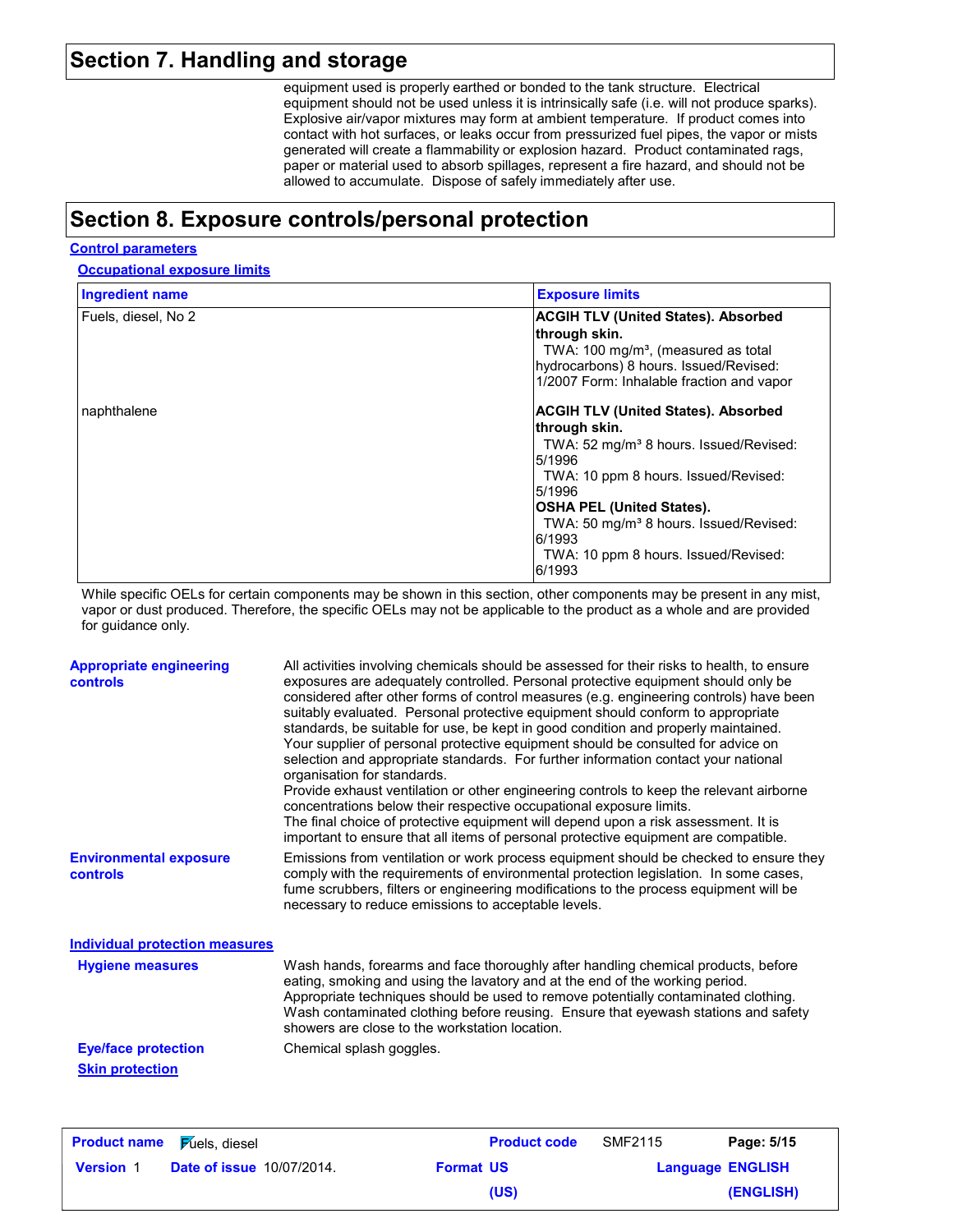# **Section 8. Exposure controls/personal protection**

| <b>Hand protection</b>        | Wear chemical resistant gloves. Recommended: Nitrile gloves.                                                                                                                                                                                                                                                                                                                                                                                                                                                                                                                                                                                                                                                                                                                                                                                                                                                                                                                                                                                                                                                                                                                                                                                                                                                                                                                                                                                                                                                                                                                                                                                                                                                         |
|-------------------------------|----------------------------------------------------------------------------------------------------------------------------------------------------------------------------------------------------------------------------------------------------------------------------------------------------------------------------------------------------------------------------------------------------------------------------------------------------------------------------------------------------------------------------------------------------------------------------------------------------------------------------------------------------------------------------------------------------------------------------------------------------------------------------------------------------------------------------------------------------------------------------------------------------------------------------------------------------------------------------------------------------------------------------------------------------------------------------------------------------------------------------------------------------------------------------------------------------------------------------------------------------------------------------------------------------------------------------------------------------------------------------------------------------------------------------------------------------------------------------------------------------------------------------------------------------------------------------------------------------------------------------------------------------------------------------------------------------------------------|
|                               | Do not re-use gloves. Protective gloves must give suitable protection against<br>mechanical risks (i.e. abrasion, blade cut and puncture). Protective gloves will<br>deteriorate over time due to physical and chemical damage. Inspect and replace gloves<br>on a regular basis. The frequency of replacement will depend upon the circumstances of<br>use.<br>Consult your supervisor or Standard Operating Procedure (S.O.P) for special handling<br>instructions.                                                                                                                                                                                                                                                                                                                                                                                                                                                                                                                                                                                                                                                                                                                                                                                                                                                                                                                                                                                                                                                                                                                                                                                                                                                |
| <b>Body protection</b>        | Use of protective clothing is good industrial practice. Cotton or polyester/cotton overalls<br>will only provide protection against light superficial contamination that will not soak<br>through to the skin. Overalls should be laundered on a regular basis. When the risk of<br>skin exposure is high (e.g. when cleaning up spillages or if there is a risk of splashing)<br>then chemical resistant aprons and/or impervious chemical suits and boots will be<br>required. Wear suitable protective clothing. Footwear highly resistant to chemicals.<br>When there is a risk of ignition from static electricity, wear anti-static protective clothing.<br>For greatest effectiveness against static electricity, overalls, boots and gloves should all<br>be anti-static. When there is a risk of ignition wear inherently fire resistant protective<br>clothes and gloves. Work clothing / overalls should be laundered on a regular basis.<br>Laundering of contaminated work clothing should only be done by professional cleaners<br>who have been told about the hazards of the contamination. Always keep contaminated<br>work clothing away from uncontaminated work clothing and uncontaminated personal<br>clothes. When the risk of skin exposure is high (from experience this could apply to the<br>following tasks: cleaning work, maintenance and service, filling and transfer, taking<br>samples and cleaning up spillages) then a chemical protective suit and boots will be<br>required. Personal protective equipment for the body should be selected based on the<br>task being performed and the risks involved and should be approved by a specialist<br>before handling this product. |
| <b>Other skin protection</b>  | Appropriate footwear and any additional skin protection measures should be selected<br>based on the task being performed and the risks involved and should be approved by a<br>specialist before handling this product.                                                                                                                                                                                                                                                                                                                                                                                                                                                                                                                                                                                                                                                                                                                                                                                                                                                                                                                                                                                                                                                                                                                                                                                                                                                                                                                                                                                                                                                                                              |
| <b>Respiratory protection</b> | Use only with adequate ventilation. Do not breathe vapor or mist. If ventilation is<br>inadequate, use a NIOSH certified respirator with an organic vapor cartridge and P95<br>particulate filter. If operating conditions cause high vapor concentrations or the TLV is<br>exceeded, use supplied-air respirator.<br>CAUTION: The protection provided by air-purifying respirators is limited. Use a positive<br>pressure air-supplied respirator if there is any potential for an uncontrolled release, if<br>exposure levels are not known, or if concentrations exceed the protection limits of air-<br>purifying respirator.                                                                                                                                                                                                                                                                                                                                                                                                                                                                                                                                                                                                                                                                                                                                                                                                                                                                                                                                                                                                                                                                                    |
|                               | Use with adequate ventilation.<br>In case of insufficient ventilation, wear suitable respiratory equipment.<br>If there is a requirement for the use of a respiratory protective device, but the use of<br>breathing apparatus (independent of ambient atmosphere) is not required, then a<br>suitable filtering device must be worn.<br>The filter class must be suitable for the maximum contaminant concentration (gas/vapor/<br>aerosol/particulates) that may arise when handling the product.<br>The correct choice of respiratory protection depends upon the chemicals being handled,<br>the conditions of work and use, and the condition of the respiratory equipment. Safety<br>procedures should be developed for each intended application. Respiratory protection<br>equipment should therefore be chosen in consultation with the supplier/manufacturer<br>and with a full assessment of the working conditions.                                                                                                                                                                                                                                                                                                                                                                                                                                                                                                                                                                                                                                                                                                                                                                                      |

# **Section 9. Physical and chemical properties**

| <b>Appearance</b>     |                 |
|-----------------------|-----------------|
| <b>Physical state</b> | Liguid.         |
| Color                 | Yellow. [Light] |
| Odor                  | Kerosene        |
| <b>Odor threshold</b> | Not available.  |
| рH                    | Not available.  |

| <b>Product name</b> | Fuels, diesel                    |                  | <b>Product code</b> | SMF2115                 | Page: 6/15 |
|---------------------|----------------------------------|------------------|---------------------|-------------------------|------------|
| <b>Version 1</b>    | <b>Date of issue 10/07/2014.</b> | <b>Format US</b> |                     | <b>Language ENGLISH</b> |            |
|                     |                                  |                  | (US)                |                         | (ENGLISH)  |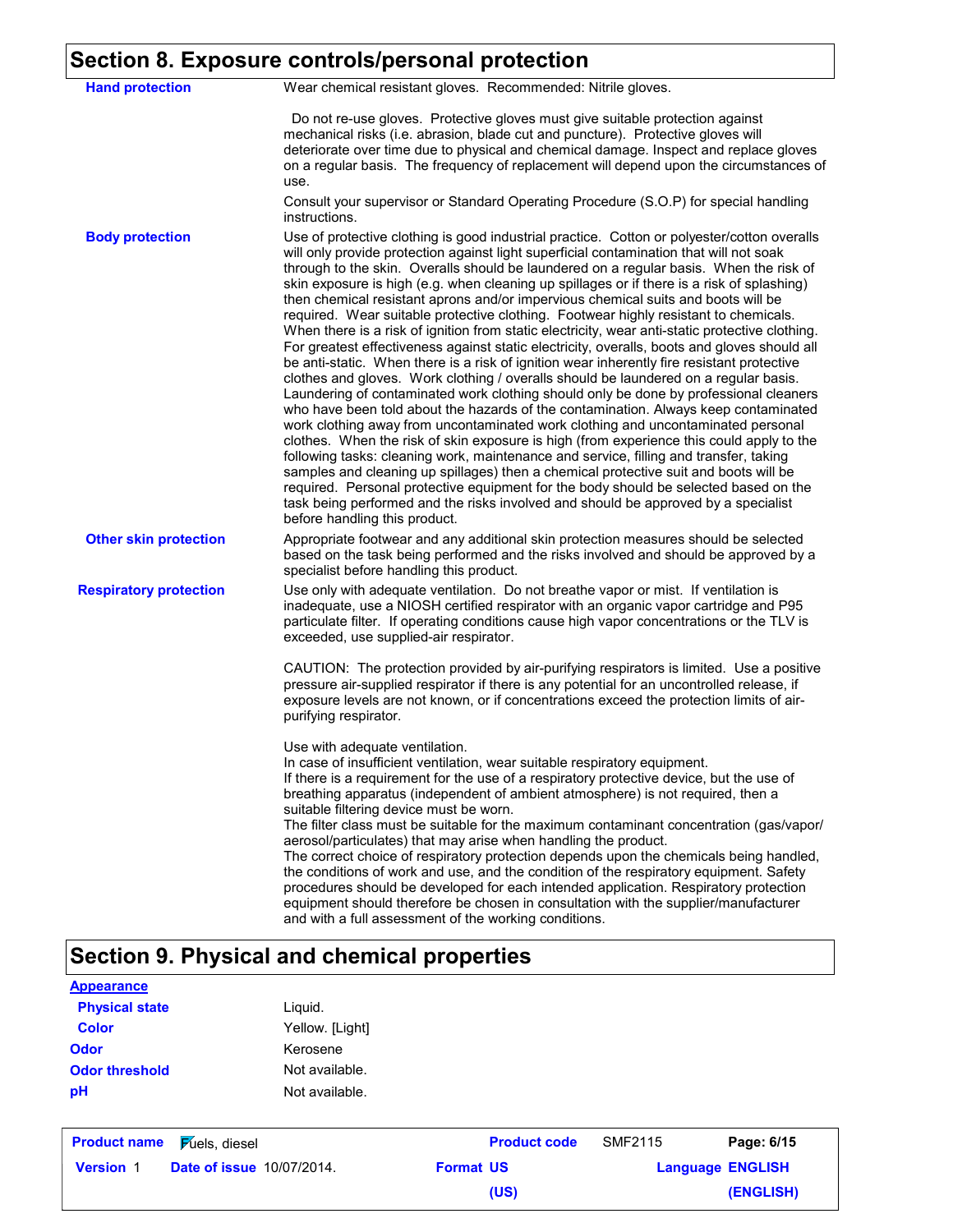# **Section 9. Physical and chemical properties**

| <b>Melting point</b>                              | Not available.                                                                                                                         |
|---------------------------------------------------|----------------------------------------------------------------------------------------------------------------------------------------|
| <b>Boiling point</b>                              | 162.78°C (325°F)                                                                                                                       |
| <b>Flash point</b>                                | Closed cup: $>60^{\circ}$ C ( $>140^{\circ}$ F)                                                                                        |
| <b>Evaporation rate</b>                           | Not available.                                                                                                                         |
| <b>Flammability (solid, gas)</b>                  | Not applicable. Based on - Physical state                                                                                              |
| Lower and upper explosive<br>(flammable) limits   | Lower: $0.7\%$<br>Upper: 5%                                                                                                            |
| <b>Vapor pressure</b>                             | $<$ 0.266 kPa ( $<$ 2 mm Hg) at 20 $^{\circ}$ C                                                                                        |
| <b>Vapor density</b>                              | Not available.                                                                                                                         |
| <b>Density</b>                                    | 860 kg/m <sup>3</sup> (0.86 g/cm <sup>3</sup> )                                                                                        |
| <b>Solubility</b>                                 | $neq$ liqible $\leq 0.1\%$                                                                                                             |
| <b>Partition coefficient: n-</b><br>octanol/water | Not available.                                                                                                                         |
| <b>Auto-ignition temperature</b>                  | $257^{\circ}$ C (494.6 $^{\circ}$ F)                                                                                                   |
| <b>Decomposition temperature</b>                  | Not available.                                                                                                                         |
| <b>Viscosity</b>                                  | Dynamic: $0.003 \text{ Pa} \cdot \text{s}$ (3 cP) at $37.778 \text{°C}$<br>Kinematic: 2 to 11 mm <sup>2</sup> /s (2 to 11 cSt) at 40°C |

# **Section 10. Stability and reactivity**

| <b>Reactivity</b>                                   | No specific test data available for this product. Refer to Conditions to avoid and<br>Incompatible materials for additional information.                                |
|-----------------------------------------------------|-------------------------------------------------------------------------------------------------------------------------------------------------------------------------|
| <b>Chemical stability</b>                           | The product is stable.                                                                                                                                                  |
| <b>Possibility of hazardous</b><br><b>reactions</b> | Under normal conditions of storage and use, hazardous reactions will not occur.<br>Under normal conditions of storage and use, hazardous polymerization will not occur. |
| <b>Conditions to avoid</b>                          | Keep away from heat, sparks and flame. Avoid all possible sources of ignition (spark or<br>flame).                                                                      |
| <b>Incompatible materials</b>                       | Reactive or incompatible with the following materials: oxidizing materials, acids and<br>alkalis.<br>halogenated compounds.                                             |
| <b>Hazardous decomposition</b><br>products          | Under normal conditions of storage and use, hazardous decomposition products should<br>not be produced.                                                                 |

## **Section 11. Toxicological information**

### **Information on toxicological effects**

| <b>Acute toxicity</b>             |                                    |                |                     |                          |                                |
|-----------------------------------|------------------------------------|----------------|---------------------|--------------------------|--------------------------------|
| <b>Product/ingredient</b><br>name | <b>Test</b>                        | <b>Species</b> | <b>Result</b>       | <b>Exposure</b>          | <b>Remarks</b>                 |
| Fuels, diesel, No 2               | LC50 Inhalation<br>Dusts and mists | Rat            | $4.1 \text{ mg/l}$  | 4 hours                  | <b>Based on Diesel</b><br>fuel |
|                                   | LD50 Dermal                        | Rabbit         | >4300 mg/kg         | $\overline{\phantom{a}}$ | Based on No. 2<br>Heating Oil. |
|                                   | LD50 Dermal                        | Rabbit         | >4300 mg/kg         | $\blacksquare$           | Based on Diesel<br>fuel        |
|                                   | LD50 Oral                          | Rat            | 17900 mg/kg         | -                        | Based on No. 2<br>Heating Oil. |
|                                   | LD50 Oral                          | Rat            | 7600 mg/kg          | $\blacksquare$           | Based on Diesel                |
| <b>Product name</b>               | <b>Fuels</b> , diesel              |                | <b>Product code</b> | <b>SMF2115</b>           | Page: 7/15                     |
| <b>Version 1</b>                  | <b>Date of issue 10/07/2014.</b>   |                | <b>Format US</b>    |                          | <b>Language ENGLISH</b>        |
|                                   |                                    |                | (US)                |                          | (ENGLISH)                      |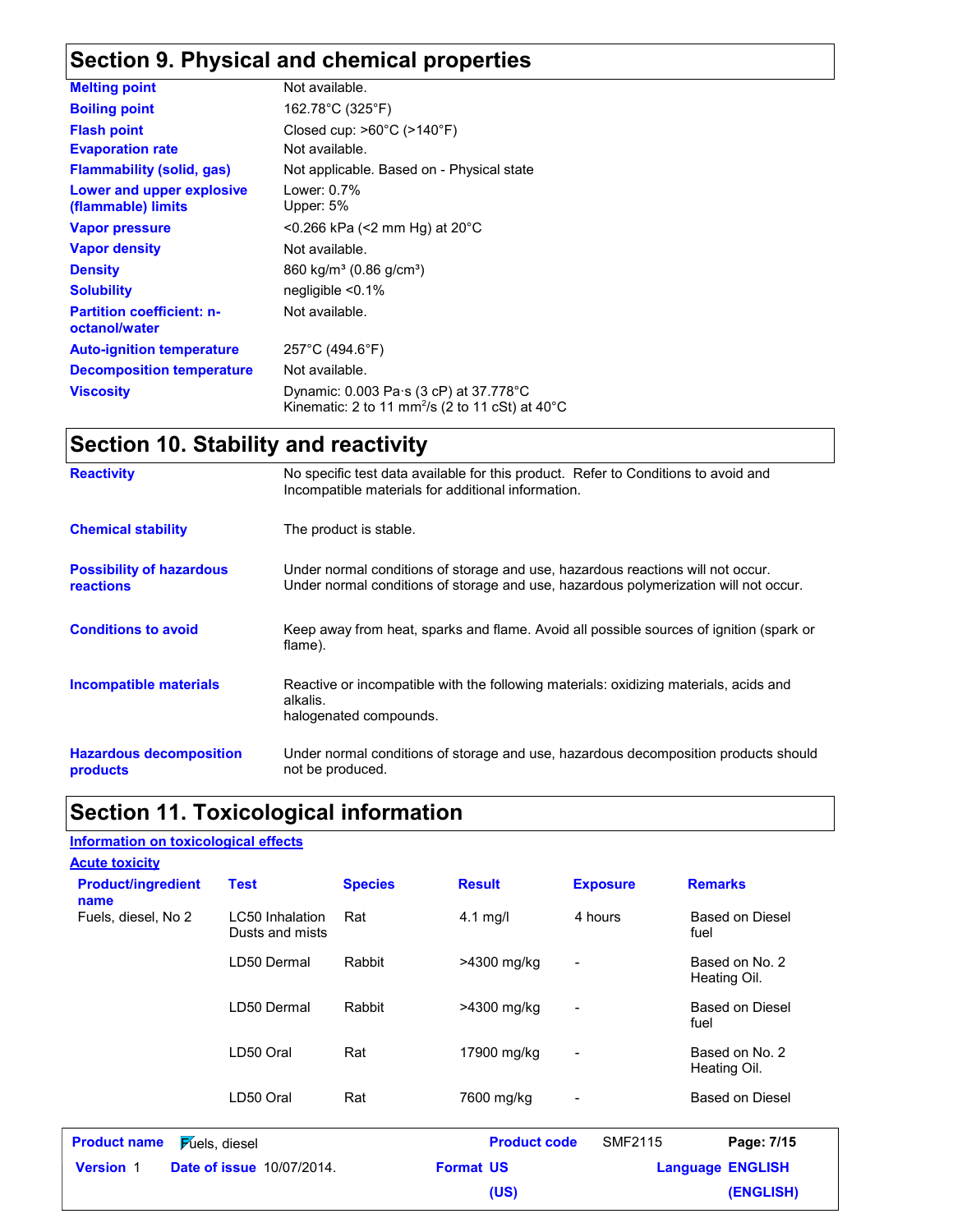# **Section 11. Toxicological information**

|                                                            |                                |                                                                                   |                                    |                                           |                                                  |                          | fuel                                   |
|------------------------------------------------------------|--------------------------------|-----------------------------------------------------------------------------------|------------------------------------|-------------------------------------------|--------------------------------------------------|--------------------------|----------------------------------------|
| <b>Conclusion/Summary</b><br><b>Irritation/Corrosion</b>   |                                | Not available.                                                                    |                                    |                                           |                                                  |                          |                                        |
| <b>Product/ingredient</b><br>name                          | <b>Species</b>                 | <b>Result</b>                                                                     | Score                              | <b>Exposure</b>                           |                                                  | <b>Observation Conc.</b> | <b>Remarks</b>                         |
| Fuels, diesel, No 2                                        | Rabbit                         | Skin -<br>Irritation                                                              |                                    |                                           |                                                  |                          | Based on No.<br>2 Heating Oil.         |
|                                                            | Rabbit                         | Skin -<br>Irritation                                                              |                                    |                                           |                                                  |                          | Based on<br>Diesel fuel                |
|                                                            | Rabbit                         | Eyes - Non-<br>irritating to<br>the eyes.                                         | $\blacksquare$                     |                                           |                                                  |                          | Based on No.<br>2 Heating Oil.         |
|                                                            | Rabbit                         | Eyes - Non-<br>irritating to<br>the eyes.                                         | $\blacksquare$                     |                                           |                                                  |                          | Based on<br>Diesel fuel                |
| <b>Sensitizer</b>                                          |                                |                                                                                   |                                    |                                           |                                                  |                          |                                        |
| <b>Product/ingredient name</b>                             |                                | <b>Route of</b><br>exposure                                                       | <b>Species</b>                     |                                           | <b>Result</b>                                    |                          | <b>Remarks</b>                         |
| Fuels, diesel, No 2                                        | skin                           |                                                                                   |                                    | Guinea pig                                | Not sensitizing                                  |                          | Based on No. 2<br>Heating Oil.         |
|                                                            | skin                           |                                                                                   |                                    | Guinea pig                                | Not sensitizing                                  |                          | Based on Diesel<br>fuel                |
| <b>Mutagenicity</b>                                        |                                |                                                                                   |                                    |                                           |                                                  |                          |                                        |
| <b>Product/ingredient name</b><br>Fuels, diesel, No 2      | <b>Test</b><br><b>OECD 471</b> |                                                                                   | <b>Experiment</b><br>Subject: Non- | Experiment: In vitro<br>mammalian species | <b>Result</b><br>Positive                        |                          | <b>Remarks</b><br>Based on Diesel fuel |
|                                                            | 476                            | Equivalent to OECD                                                                | Subject:                           | Experiment: In vitro<br>Mammalian-Animal  | Negative                                         |                          | Based on Heating<br>Oil.               |
|                                                            |                                |                                                                                   | Cell: Germ                         |                                           |                                                  |                          |                                        |
|                                                            | not guideline                  |                                                                                   |                                    | Experiment: In vivo                       | Negative                                         |                          | Based on Heating<br>Oil.               |
|                                                            |                                |                                                                                   | Cell: Somatic                      | Subject: Unspecified                      |                                                  |                          |                                        |
| <b>Conclusion/Summary</b>                                  |                                | Not classified. Based on available data, the classification criteria are not met. |                                    |                                           |                                                  |                          |                                        |
| <b>Carcinogenicity</b>                                     |                                |                                                                                   |                                    |                                           |                                                  |                          |                                        |
| <b>Product/ingredient</b><br>name                          | <b>Species</b>                 | <b>Route</b>                                                                      |                                    | <b>Exposure</b>                           | <b>Test</b>                                      | <b>Result</b>            | <b>Remarks</b>                         |
| Fuels, diesel, No 2                                        | Mouse                          | Dermal                                                                            |                                    | Positive -<br>Dermal -<br>Unspecified     | 2 years                                          |                          | Based on<br>Heating Oil.               |
| <b>Conclusion/Summary</b>                                  |                                | Suspected of causing cancer.                                                      |                                    |                                           |                                                  |                          |                                        |
| <b>Classification</b>                                      |                                |                                                                                   |                                    |                                           |                                                  |                          |                                        |
| <b>Product/ingredient name</b>                             | <b>OSHA</b>                    | <b>IARC</b>                                                                       | <b>NTP</b>                         |                                           |                                                  |                          |                                        |
| naphthalene                                                |                                | 2B                                                                                |                                    |                                           | Reasonably anticipated to be a human carcinogen. |                          |                                        |
| IARC:<br>2B - Possible carcinogen to human.<br>NTP:        |                                |                                                                                   |                                    |                                           |                                                  |                          |                                        |
| Possible - Reasonably anticipated to be human carcinogens. |                                |                                                                                   |                                    |                                           |                                                  |                          |                                        |

**Reproductive toxicity**

| <b>Product name</b> | <del>F</del> úels, diesel        |                  | <b>Product code</b> | SMF2115 | Page: 8/15              |
|---------------------|----------------------------------|------------------|---------------------|---------|-------------------------|
| <b>Version 1</b>    | <b>Date of issue 10/07/2014.</b> | <b>Format US</b> |                     |         | <b>Language ENGLISH</b> |
|                     |                                  |                  | (US)                |         | (ENGLISH)               |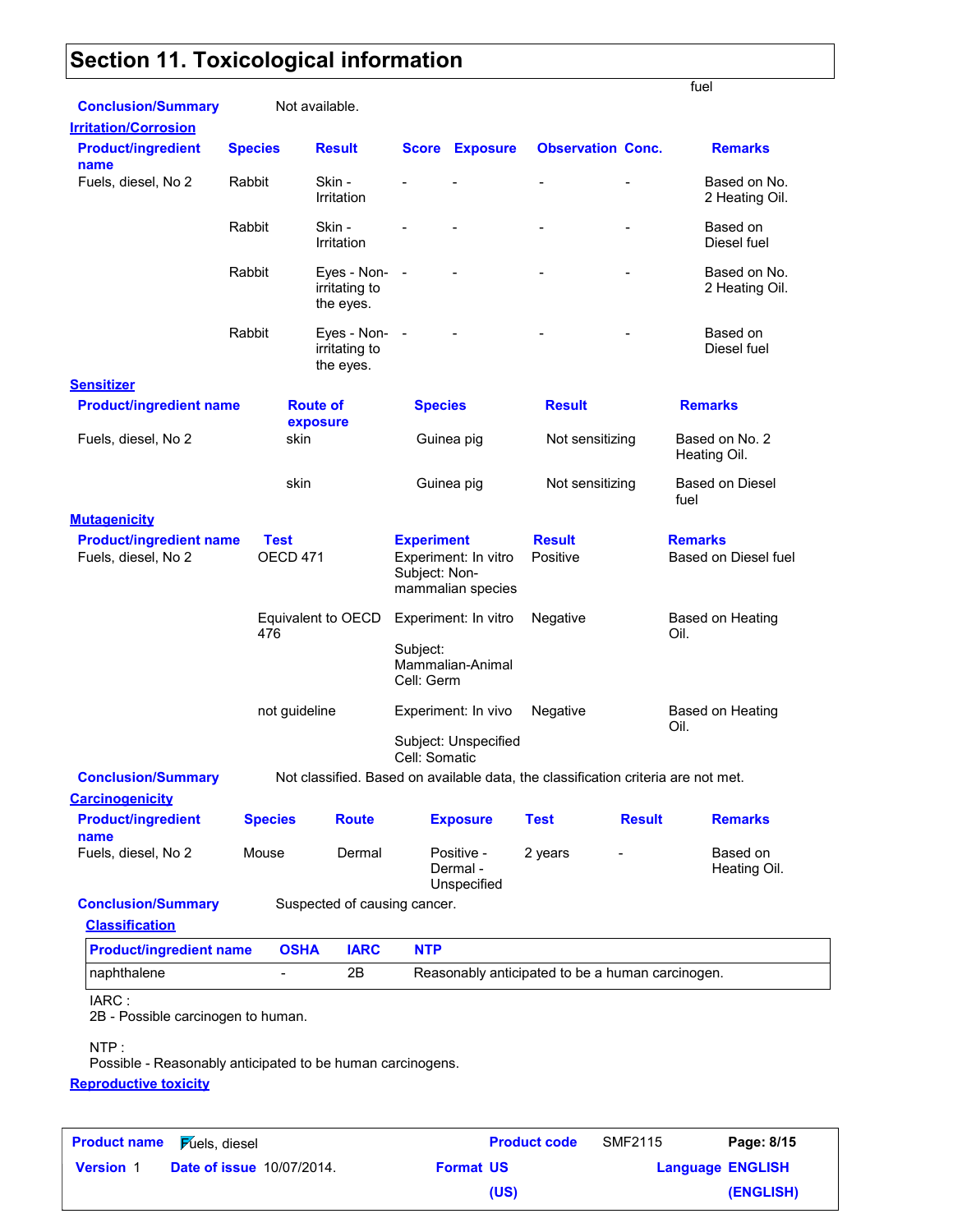| <b>Section 11. Toxicological information</b>                                             |                                                                                                                                             |                  |                                                        |                |                                       |                                                                                                                                                                                                                                                                                                                                                                                                                                                          |
|------------------------------------------------------------------------------------------|---------------------------------------------------------------------------------------------------------------------------------------------|------------------|--------------------------------------------------------|----------------|---------------------------------------|----------------------------------------------------------------------------------------------------------------------------------------------------------------------------------------------------------------------------------------------------------------------------------------------------------------------------------------------------------------------------------------------------------------------------------------------------------|
| <b>Product/ingredient name</b>                                                           | <b>Maternal</b>                                                                                                                             | <b>Fertility</b> | <b>Development</b>                                     | <b>Species</b> | <b>Result</b>                         | <b>Exposure</b>                                                                                                                                                                                                                                                                                                                                                                                                                                          |
| Fuels, diesel, No 2                                                                      | toxicity                                                                                                                                    |                  | toxin<br>Negative                                      | Rat            | Dermal                                | 20 days                                                                                                                                                                                                                                                                                                                                                                                                                                                  |
|                                                                                          |                                                                                                                                             |                  | Negative                                               | Rat            | Dermal                                | 10 days                                                                                                                                                                                                                                                                                                                                                                                                                                                  |
|                                                                                          |                                                                                                                                             |                  | Negative                                               | Rat            | Dermal                                | 10 days                                                                                                                                                                                                                                                                                                                                                                                                                                                  |
| <b>Conclusion/Summary</b>                                                                | Development: Not classified. Based on available data, the classification criteria are                                                       |                  |                                                        |                |                                       |                                                                                                                                                                                                                                                                                                                                                                                                                                                          |
|                                                                                          | not met.<br>Effects on or via lactation: Not classified. Based on available data, the classification<br>criteria are not met.               |                  |                                                        |                |                                       | Fertility: Not classified. Based on available data, the classification criteria are not met.                                                                                                                                                                                                                                                                                                                                                             |
| <b>Specific target organ toxicity (repeated exposure)</b>                                |                                                                                                                                             |                  |                                                        |                |                                       |                                                                                                                                                                                                                                                                                                                                                                                                                                                          |
| <b>Name</b>                                                                              |                                                                                                                                             |                  | <b>Category</b>                                        |                | <b>Route of</b><br>exposure           | <b>Target organs</b>                                                                                                                                                                                                                                                                                                                                                                                                                                     |
| Fuels, diesel, No 2                                                                      |                                                                                                                                             |                  | Category 2                                             |                | Not determined                        | Not determined                                                                                                                                                                                                                                                                                                                                                                                                                                           |
| <b>Aspiration hazard</b>                                                                 |                                                                                                                                             |                  |                                                        |                |                                       |                                                                                                                                                                                                                                                                                                                                                                                                                                                          |
| <b>Name</b>                                                                              |                                                                                                                                             |                  |                                                        | <b>Result</b>  |                                       |                                                                                                                                                                                                                                                                                                                                                                                                                                                          |
| Fuels, diesel, No 2                                                                      |                                                                                                                                             |                  |                                                        |                | <b>ASPIRATION HAZARD - Category 1</b> |                                                                                                                                                                                                                                                                                                                                                                                                                                                          |
| <b>Information on the likely</b><br>routes of exposure                                   |                                                                                                                                             |                  | Routes of entry anticipated: Oral, Dermal, Inhalation. |                |                                       |                                                                                                                                                                                                                                                                                                                                                                                                                                                          |
| <b>Potential acute health effects</b>                                                    |                                                                                                                                             |                  |                                                        |                |                                       |                                                                                                                                                                                                                                                                                                                                                                                                                                                          |
| <b>Eye contact</b>                                                                       |                                                                                                                                             |                  | No known significant effects or critical hazards.      |                |                                       |                                                                                                                                                                                                                                                                                                                                                                                                                                                          |
| <b>Skin contact</b>                                                                      | Causes skin irritation.                                                                                                                     |                  |                                                        |                |                                       |                                                                                                                                                                                                                                                                                                                                                                                                                                                          |
| <b>Inhalation</b>                                                                        | Harmful if inhaled.                                                                                                                         |                  |                                                        |                |                                       |                                                                                                                                                                                                                                                                                                                                                                                                                                                          |
| <b>Ingestion</b>                                                                         | if liquid is aspirated into lungs.                                                                                                          |                  |                                                        |                |                                       | Irritating to mouth, throat and stomach. Aspiration hazard if swallowed -- harmful or fatal                                                                                                                                                                                                                                                                                                                                                              |
|                                                                                          |                                                                                                                                             |                  |                                                        |                |                                       |                                                                                                                                                                                                                                                                                                                                                                                                                                                          |
| <b>Symptoms related to the physical, chemical and toxicological characteristics</b>      |                                                                                                                                             |                  |                                                        |                |                                       |                                                                                                                                                                                                                                                                                                                                                                                                                                                          |
| <b>Eye contact</b>                                                                       | pain or irritation<br>watering<br>redness                                                                                                   |                  | Adverse symptoms may include the following:            |                |                                       |                                                                                                                                                                                                                                                                                                                                                                                                                                                          |
| <b>Skin contact</b>                                                                      | Adverse symptoms may include the following:<br>irritation<br>redness                                                                        |                  |                                                        |                |                                       |                                                                                                                                                                                                                                                                                                                                                                                                                                                          |
| <b>Inhalation</b>                                                                        | Adverse symptoms may include the following:<br>nausea or vomiting<br>headache<br>drowsiness/fatigue<br>dizziness/vertigo<br>unconsciousness |                  |                                                        |                |                                       |                                                                                                                                                                                                                                                                                                                                                                                                                                                          |
| <b>Ingestion</b>                                                                         | Adverse symptoms may include the following:<br>nausea or vomiting                                                                           |                  |                                                        |                |                                       |                                                                                                                                                                                                                                                                                                                                                                                                                                                          |
| Delayed and immediate effects and also chronic effects from short and long term exposure |                                                                                                                                             |                  |                                                        |                |                                       |                                                                                                                                                                                                                                                                                                                                                                                                                                                          |
| <b>Short term exposure</b>                                                               |                                                                                                                                             |                  |                                                        |                |                                       |                                                                                                                                                                                                                                                                                                                                                                                                                                                          |
| <b>Potential immediate</b><br>effects                                                    | the eyes.                                                                                                                                   |                  |                                                        |                |                                       | Vapor, mists or fumes may contain polycyclic aromatic hydrocarbons some of which are<br>known to produce skin cancer. May be harmful by inhalation if exposure to vapor, mists<br>or fumes resulting from thermal decomposition products occurs. Vapor, mist or fume<br>may irritate the nose, mouth and respiratory tract. Vapor, mist or fume may cause eye<br>irritation. Exposure to vapor, mist or fume may cause stinging, redness and watering of |
| <b>Potential delayed effects</b>                                                         | disorders including cancer.                                                                                                                 |                  |                                                        |                |                                       | As with all such products containing potentially harmful levels of PCAs, prolonged or                                                                                                                                                                                                                                                                                                                                                                    |
| <b>Product name</b><br><b>Fuels</b> , diesel                                             |                                                                                                                                             |                  | <b>Product code</b>                                    |                | <b>SMF2115</b>                        | Page: 9/15                                                                                                                                                                                                                                                                                                                                                                                                                                               |
| <b>Date of issue 10/07/2014.</b><br><b>Version 1</b>                                     |                                                                                                                                             |                  | <b>Format US</b>                                       |                |                                       | repeated skin contact may eventually result in dermatitis or more serious irreversible skin<br><b>Language ENGLISH</b>                                                                                                                                                                                                                                                                                                                                   |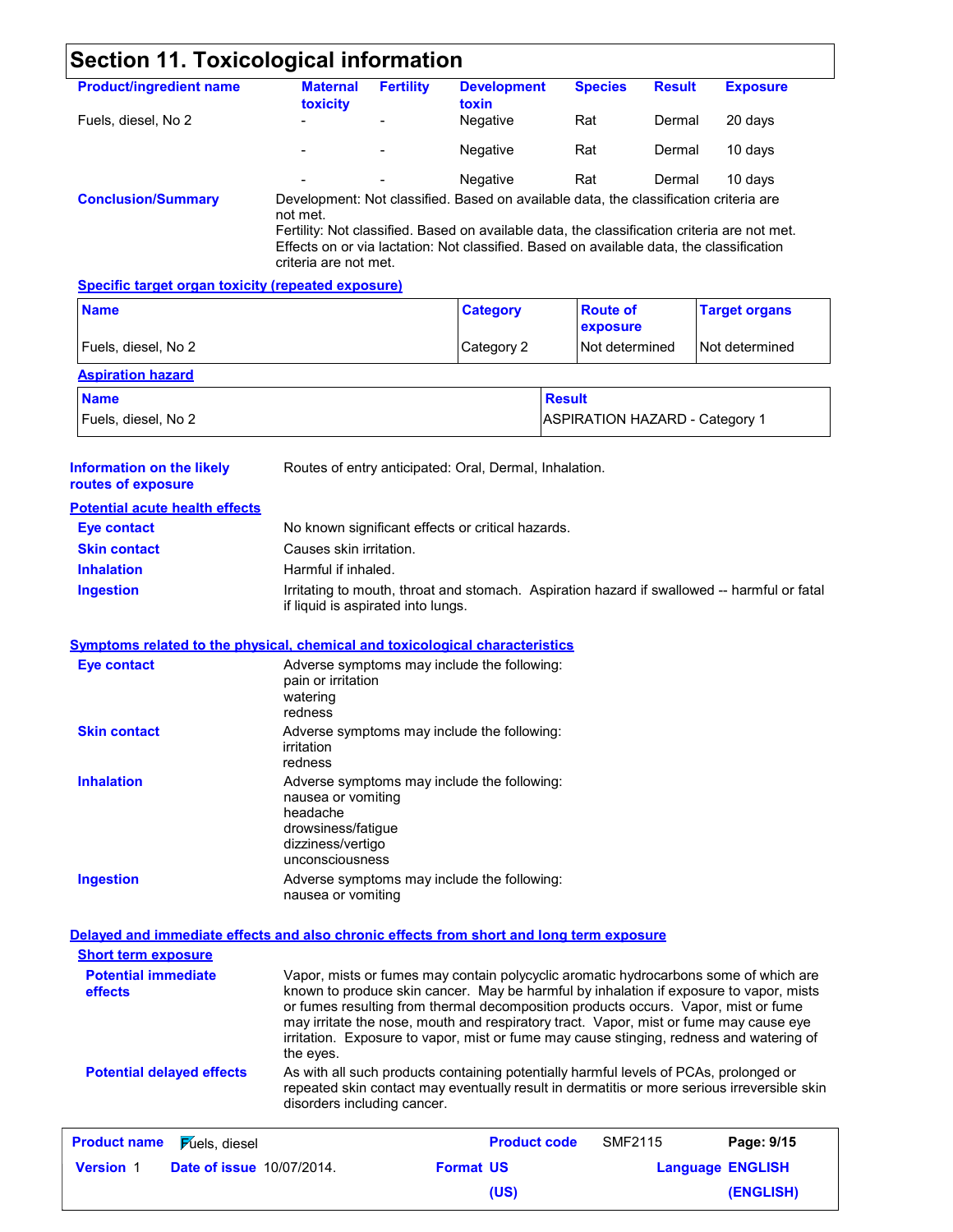## **Section 11. Toxicological information**

| Long term exposure                           |                                                                                                                                                                                             |
|----------------------------------------------|---------------------------------------------------------------------------------------------------------------------------------------------------------------------------------------------|
| <b>Potential immediate</b><br><b>effects</b> | Not available.                                                                                                                                                                              |
| <b>Potential delayed effects</b>             | Not available.                                                                                                                                                                              |
| <b>Potential chronic health effects</b>      |                                                                                                                                                                                             |
| General                                      | May cause damage to organs through prolonged or repeated exposure. Vapor, mists or<br>fumes may contain polycyclic aromatic hydrocarbons some of which are known to<br>produce skin cancer. |
| <b>Carcinogenicity</b>                       | Suspected of causing cancer. Risk of cancer depends on duration and level of exposure.                                                                                                      |
| <b>Mutagenicity</b>                          | No known significant effects or critical hazards.                                                                                                                                           |
| <b>Teratogenicity</b>                        | No known significant effects or critical hazards.                                                                                                                                           |
| <b>Developmental effects</b>                 | No known significant effects or critical hazards.                                                                                                                                           |
| <b>Fertility effects</b>                     | No known significant effects or critical hazards.                                                                                                                                           |

### **Numerical measures of toxicity**

**Acute toxicity estimates**

Not available.

**Toxicity**

| <b>Other information</b>      | Aspiration of this product into the lungs can cause chemical pneumonia and can be fatal.                                                                                                                                                                                                                                                                                                                                                                                                                                                                                                                                                                                                                                                       |
|-------------------------------|------------------------------------------------------------------------------------------------------------------------------------------------------------------------------------------------------------------------------------------------------------------------------------------------------------------------------------------------------------------------------------------------------------------------------------------------------------------------------------------------------------------------------------------------------------------------------------------------------------------------------------------------------------------------------------------------------------------------------------------------|
|                               | Aspiration into the lungs can occur while vomiting after ingestion of this product. Do not<br>siphon by mouth.                                                                                                                                                                                                                                                                                                                                                                                                                                                                                                                                                                                                                                 |
| <b>Additional information</b> | Middle distillate: From skin-painting studies of petroleum distillates of similar composition<br>and distillate range, it has been shown that these types of materials often possess weak<br>carcinogenic activity in laboratory animals. In these tests, the material is painted on the<br>shaved backs of mice twice a week for their lifetime. The material is not washed off<br>between applications. Therefore, there may be a potential risk of skin cancer from<br>prolonged or repeated skin contact with this product in the absence of good personal<br>hygiene. This particular product has not been tested for carcinogenic activity, but we<br>have chosen to be cautious in light of the findings with other distillate streams. |
|                               | Occasional skin contact with this product is not expected to have serious effects, but<br>good personal hygiene should be practiced and repeated skin contact avoided. This<br>product can also be expected to produce skin irritation upon prolonged or repeated skin<br>contact. Personal hygiene measures taken to prevent skin irritation are expected to be<br>adequate to prevent risk of skin cancer.                                                                                                                                                                                                                                                                                                                                   |
|                               | Diesel exhaust particulates have been classified by the National Toxicological Program<br>(NTP) to be a reasonably anticipated human carcinogen. Exposure should be minimized<br>to reduce potential risk.                                                                                                                                                                                                                                                                                                                                                                                                                                                                                                                                     |
|                               | Naphthalene has been reported to cause developmental toxicity in mice after oral<br>exposure to relatively high dose levels, but developmental toxicity was not observed in<br>NTP (National Toxicology Program) sponsored studies in rats and rabbits. Ingestion or<br>inhalation of naphthalene can result in hemolysis and other blood abnormalities, and<br>individuals (and infants) deficient in glucose-6-phosphate dehydrogenase may be<br>especially susceptible to these effects. Inhalation of naphthalene may cause headache<br>and nausea. Airborne exposure can result in eye irritation. Naphthalene exposure has<br>been associated with cataracts in animals and humans.                                                      |

## **Section 12. Ecological information**

| <b>Product name</b> | <b>Fuels</b> , diesel            |                  | <b>Product code</b> | <b>SMF2115</b> | Page: 10/15             |
|---------------------|----------------------------------|------------------|---------------------|----------------|-------------------------|
| <b>Version 1</b>    | <b>Date of issue 10/07/2014.</b> | <b>Format US</b> |                     |                | <b>Language ENGLISH</b> |
|                     |                                  |                  | (US)                |                | (ENGLISH)               |

**Product/ingredient nameSpecies Test/Result Exposure Effects Remarks**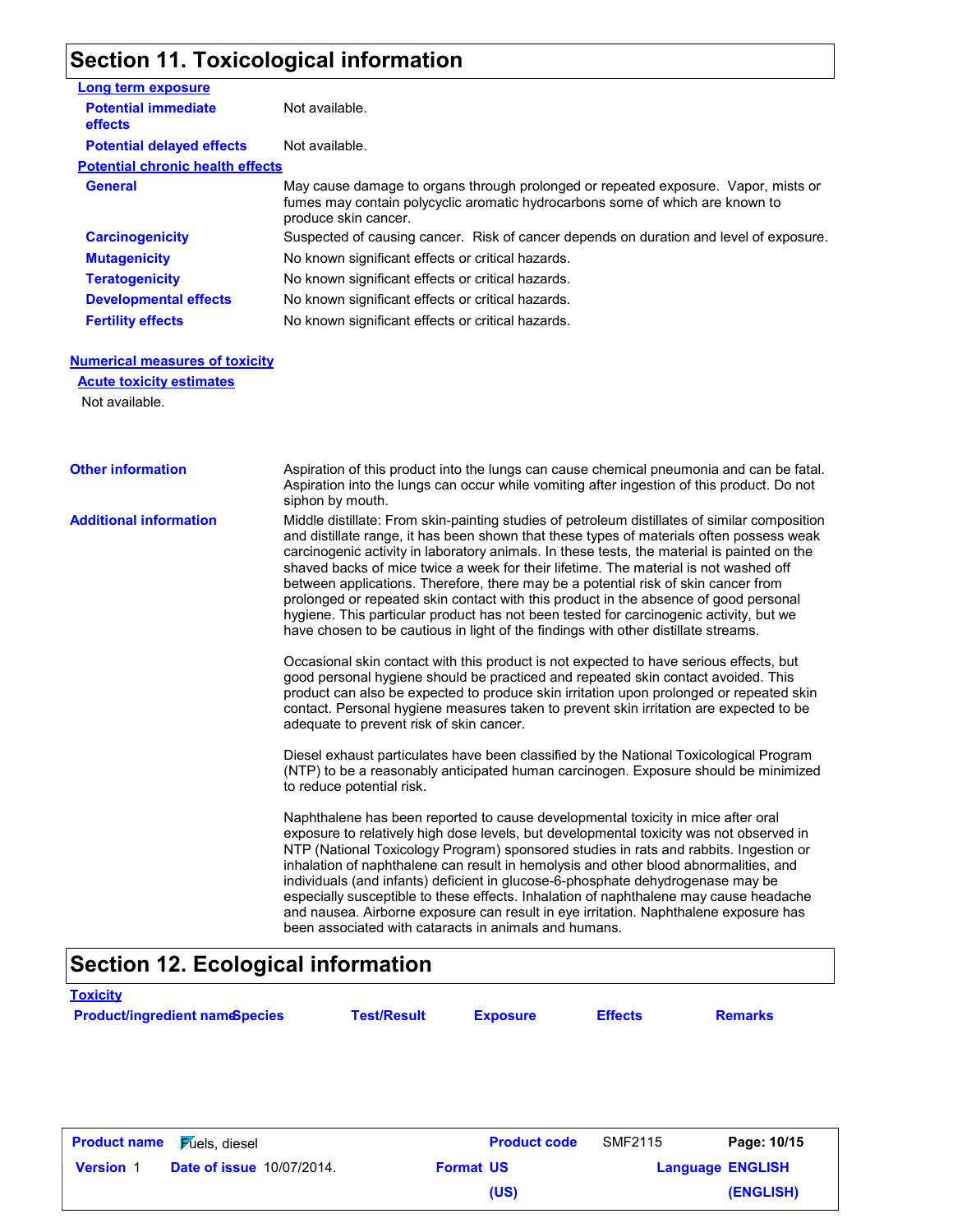| Fuels, diesel, No 2                                    | Micro-organism                   | EL50 >1000 mg/l<br>Nominal Fresh<br>water            | 40 hours            | growth inhibition | Based on<br>Vacuum gas oil /<br>Hydrocracked                                 |  |  |
|--------------------------------------------------------|----------------------------------|------------------------------------------------------|---------------------|-------------------|------------------------------------------------------------------------------|--|--|
|                                                        |                                  |                                                      |                     |                   | gas oil / Distillate<br>Fuel                                                 |  |  |
|                                                        | Micro-organism                   | NOELR 3.217 mg/ 40 hours<br>I Nominal Fresh<br>water |                     | growth inhibition | Based on<br>Vacuum gas oil /<br>Hydrocracked<br>gas oil / Distillate<br>Fuel |  |  |
|                                                        | Algae                            | Acute EL50 22<br>mg/l Nominal<br>Fresh water         | 72 hours            | (growth rate)     | <b>Based on Diesel</b><br>fuel                                               |  |  |
|                                                        | Daphnia                          | Acute EL50 210<br>mg/l Nominal<br>Fresh water        | 48 hours            | Mobility          | <b>Based on Diesel</b><br>fuel                                               |  |  |
|                                                        | Daphnia                          | Acute EL50 68<br>mg/l Nominal<br>Fresh water         | 48 hours            | Mobility          | <b>Based on Diesel</b><br>fuel                                               |  |  |
|                                                        | Algae                            | Acute ErL50 78<br>mg/l Nominal<br>Fresh water        | 72 hours            | (growth rate)     | Based on Diesel<br>fuel                                                      |  |  |
|                                                        | Fish                             | Acute LL50 65<br>mg/l Nominal<br>Fresh water         | 96 hours            | Mortality         | <b>Based on Diesel</b><br>fuel                                               |  |  |
|                                                        | Fish                             | Acute LL50 21<br>mg/l Nominal<br>Fresh water         | 96 hours            | Mortality         | <b>Based on Diesel</b><br>fuel                                               |  |  |
|                                                        | Algae                            | Acute NOELR 10<br>mg/l Nominal<br>Fresh water        | 72 hours            | (growth rate)     | <b>Based on Diesel</b><br>fuel                                               |  |  |
|                                                        | Algae                            | Acute NOELR 1<br>mg/l Nominal<br>Fresh water         | 72 hours            | (growth rate)     | <b>Based on Diesel</b><br>fuel                                               |  |  |
|                                                        | Daphnia                          | Acute NOELR 46<br>mg/l Nominal<br>Fresh water        | 48 hours            | Mobility          | <b>Based on Diesel</b><br>fuel                                               |  |  |
|                                                        | Fish                             | Chronic NOEL 0.<br>083 mg/l Nominal<br>Fresh water   | 14 days             | Mortality         | Based on<br>Vacuum gas oil /<br>Hydrocracked<br>gas oil / Distillate<br>Fuel |  |  |
|                                                        | Daphnia                          | Chronic NOELR<br>0.2 mg/l Nominal<br>Fresh water     | 21 days             | Immobilization    | Based on<br>Vacuum gas oil /<br>Hydrocracked<br>gas oil / Distillate<br>Fuel |  |  |
| <b>Conclusion/Summary</b>                              | Not available.                   |                                                      |                     |                   |                                                                              |  |  |
| <b>Persistence and degradability</b><br>Not available. |                                  |                                                      |                     |                   |                                                                              |  |  |
| <b>Product/ingredient name</b>                         | <b>Test</b>                      | <b>Result</b>                                        |                     | <b>Remarks</b>    |                                                                              |  |  |
| <b>Product name</b><br><b>Fuels</b> , diesel           |                                  |                                                      | <b>Product code</b> | <b>SMF2115</b>    | Page: 11/15                                                                  |  |  |
| <b>Version 1</b>                                       | <b>Date of issue 10/07/2014.</b> |                                                      | <b>Format US</b>    |                   | <b>Language ENGLISH</b>                                                      |  |  |
|                                                        |                                  |                                                      | (US)                |                   | (ENGLISH)                                                                    |  |  |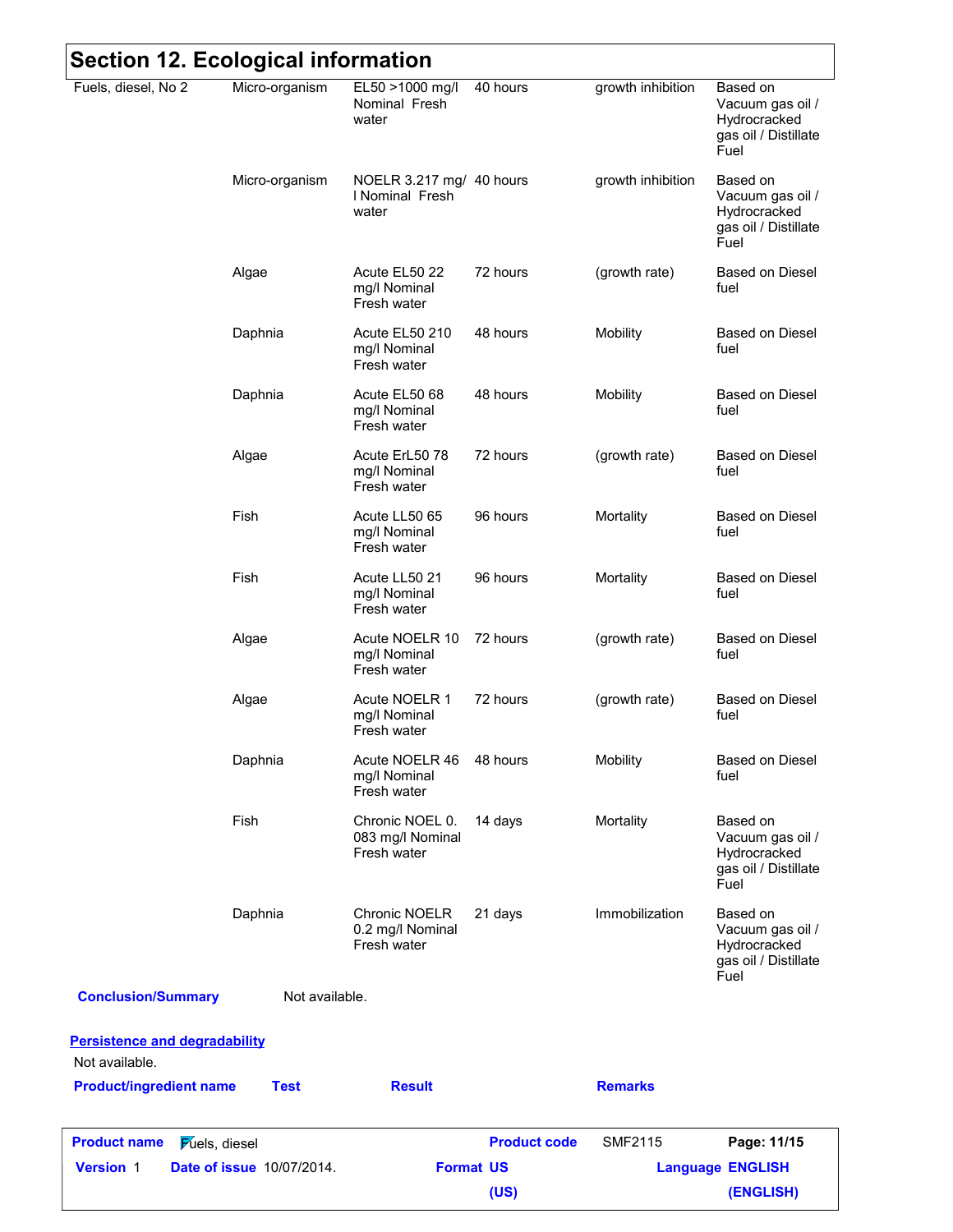## **Section 12. Ecological information**

| Fuels, diesel, No 2       | OECD 301 F                            | 60 % - Readily - 28 days       | Based on Diesel fuel                              |
|---------------------------|---------------------------------------|--------------------------------|---------------------------------------------------|
|                           | OECD 301 F                            | 57.5 % - Not readily - 28 days | Based on Diesel fuel                              |
|                           | Equivalent to<br>EPA OTS 796.<br>3100 | $35\%$ - Not readily - 28 days | Based on Gas Oils (petroleum).<br>solvent refined |
| <b>Conclusion/Summary</b> | Not available.                        |                                |                                                   |

### **Bioaccumulative potential**

This product is not expected to bioaccumulate through food chains in the environment.

| <b>Mobility in soil</b>                                       |                                                                                                                           |
|---------------------------------------------------------------|---------------------------------------------------------------------------------------------------------------------------|
| <b>Soil/water partition</b><br>coefficient (K <sub>oc</sub> ) | Not available.                                                                                                            |
| <b>Mobility</b>                                               | Spillages may penetrate the soil causing ground water contamination. This material may<br>accumulate in sediments.        |
| <b>Other adverse effects</b>                                  | No known significant effects or critical hazards.                                                                         |
| <b>Other ecological information</b>                           | Spills may form a film on water surfaces causing physical damage to organisms. Oxygen<br>transfer could also be impaired. |

## **Section 13. Disposal considerations**

| and any by-products should at all times comply with the requirements of environmental<br>protection and waste disposal legislation and any regional local authority requirements.<br>Waste packaging should be recycled. Incineration or landfill should only be considered<br>when recycling is not feasible. This material and its container must be disposed of in a<br>safe way. Care should be taken when handling emptied containers that have not been<br>cleaned or rinsed out. Empty containers or liners may retain some product residues.<br>Vapor from product residues may create a highly flammable or explosive atmosphere<br>inside the container. Do not cut, weld or grind used containers unless they have been<br>cleaned thoroughly internally. Avoid dispersal of spilled material and runoff and contact<br>with soil, waterways, drains and sewers. | <b>Disposal methods</b> | The generation of waste should be avoided or minimized wherever possible. Significant<br>quantities of waste product residues should not be disposed of via the foul sewer but<br>processed in a suitable effluent treatment plant. Dispose of surplus and non-recyclable<br>products via a licensed waste disposal contractor. Disposal of this product, solutions |  |
|-----------------------------------------------------------------------------------------------------------------------------------------------------------------------------------------------------------------------------------------------------------------------------------------------------------------------------------------------------------------------------------------------------------------------------------------------------------------------------------------------------------------------------------------------------------------------------------------------------------------------------------------------------------------------------------------------------------------------------------------------------------------------------------------------------------------------------------------------------------------------------|-------------------------|---------------------------------------------------------------------------------------------------------------------------------------------------------------------------------------------------------------------------------------------------------------------------------------------------------------------------------------------------------------------|--|
|-----------------------------------------------------------------------------------------------------------------------------------------------------------------------------------------------------------------------------------------------------------------------------------------------------------------------------------------------------------------------------------------------------------------------------------------------------------------------------------------------------------------------------------------------------------------------------------------------------------------------------------------------------------------------------------------------------------------------------------------------------------------------------------------------------------------------------------------------------------------------------|-------------------------|---------------------------------------------------------------------------------------------------------------------------------------------------------------------------------------------------------------------------------------------------------------------------------------------------------------------------------------------------------------------|--|

### **United States - RCRA Toxic hazardous waste "U" List**

| Ingredient  | <b>CAS#</b>    | <b>Status</b> | <b>Reference</b><br>number |
|-------------|----------------|---------------|----------------------------|
| Naphthalene | $191 - 20 - 3$ | Listed        | U165                       |

## **Section 14. Transport information**

|                                              | <b>DOT</b><br><b>Classification</b> | <b>TDG</b><br><b>Classification</b> | <b>IMDG</b>                                             | <b>IATA</b>        |
|----------------------------------------------|-------------------------------------|-------------------------------------|---------------------------------------------------------|--------------------|
| <b>UN number</b>                             | NA 1993                             | <b>UN 1202</b>                      | <b>UN1202</b>                                           | <b>UN1202</b>      |
| <b>UN proper</b><br>shipping name            | <b>DIESEL FUEL</b>                  | <b>DIESEL FUEL</b>                  | <b>DIESEL FUEL</b><br><b>MARINE</b><br><b>POLLUTANT</b> | <b>DIESEL FUEL</b> |
|                                              |                                     |                                     |                                                         |                    |
|                                              |                                     |                                     |                                                         |                    |
| <b>Product name</b><br><b>Fuels</b> , diesel |                                     |                                     | <b>Product code</b>                                     | <b>SMF2115</b>     |

**Date of issue** 10/07/2014. **Version** 1 **Format US Language** Page: 12/15 **Language ENGLISH (ENGLISH) (US)**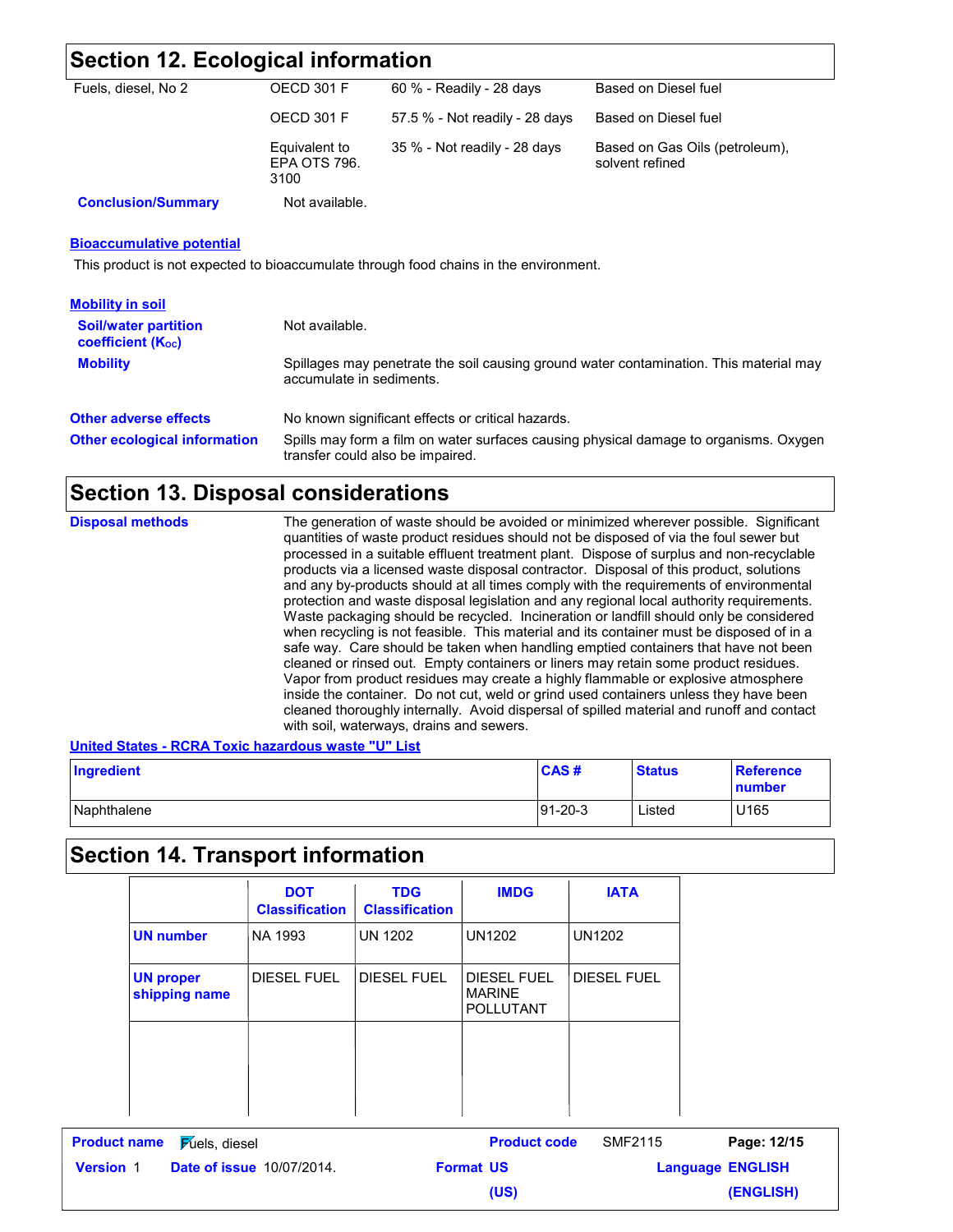## **Section 14. Transport information**

| <b>Transport</b><br>hazard class(es)    | Combustible<br>liquid.                                                                                                                                                                                                                                                                                                                                                                                                                                                                                           | 3   | 3                                                                                                                                                                  | 3                                                                                                                                   |
|-----------------------------------------|------------------------------------------------------------------------------------------------------------------------------------------------------------------------------------------------------------------------------------------------------------------------------------------------------------------------------------------------------------------------------------------------------------------------------------------------------------------------------------------------------------------|-----|--------------------------------------------------------------------------------------------------------------------------------------------------------------------|-------------------------------------------------------------------------------------------------------------------------------------|
|                                         |                                                                                                                                                                                                                                                                                                                                                                                                                                                                                                                  |     | Ł2                                                                                                                                                                 |                                                                                                                                     |
| <b>Packing group</b>                    | III                                                                                                                                                                                                                                                                                                                                                                                                                                                                                                              | Ш   | Ш                                                                                                                                                                  | III                                                                                                                                 |
| <b>Environmental</b><br>hazards         | No.                                                                                                                                                                                                                                                                                                                                                                                                                                                                                                              | No. | Yes.                                                                                                                                                               | No.                                                                                                                                 |
| <b>Additional</b><br><b>information</b> | Non-bulk<br>packages (less<br>than or equal<br>to 119 gal) of<br>combustible<br>liquids are not<br>regulated as<br>hazardous<br>materials in<br>package sizes<br>less than the<br>product<br>reportable<br>quantity.<br><b>Reportable</b><br>quantity<br>3333.3 lbs /<br>1513.3 kg [464.<br>86 gal / 1759.7<br>LJ<br>Package sizes<br>shipped in<br>quantities less<br>than the<br>product<br>reportable<br>quantity are not<br>subject to the<br>RQ (reportable<br>quantity)<br>transportation<br>requirements. |     | The marine<br>pollutant mark<br>is not required<br>when<br>transported in<br>sizes of ≤5 L or<br>≤5 kg.<br><u>Emergency</u><br>schedules<br>(EmS)<br>$F-E$ , $S-E$ | The<br>environmentally<br>hazardous<br>substance<br>mark may<br>appear if<br>required by<br>other<br>transportation<br>regulations. |

### **Special precautions for user**

Not available.

**Proper shipping name**

**Transport in bulk according to Annex II of MARPOL 73/78 and the IBC Code**

MARPOL Annex 1 rules apply for bulk shipments by sea. Category: gas oils, including ship's bunkers

| <b>Product name Fulgion</b> Fulleting <b>Figure</b> |                                  |                  | <b>Product code</b> | SMF2115                 | Page: 13/15 |
|-----------------------------------------------------|----------------------------------|------------------|---------------------|-------------------------|-------------|
| <b>Version 1</b>                                    | <b>Date of issue 10/07/2014.</b> | <b>Format US</b> |                     | <b>Language ENGLISH</b> |             |
|                                                     |                                  |                  | (US)                |                         | (ENGLISH)   |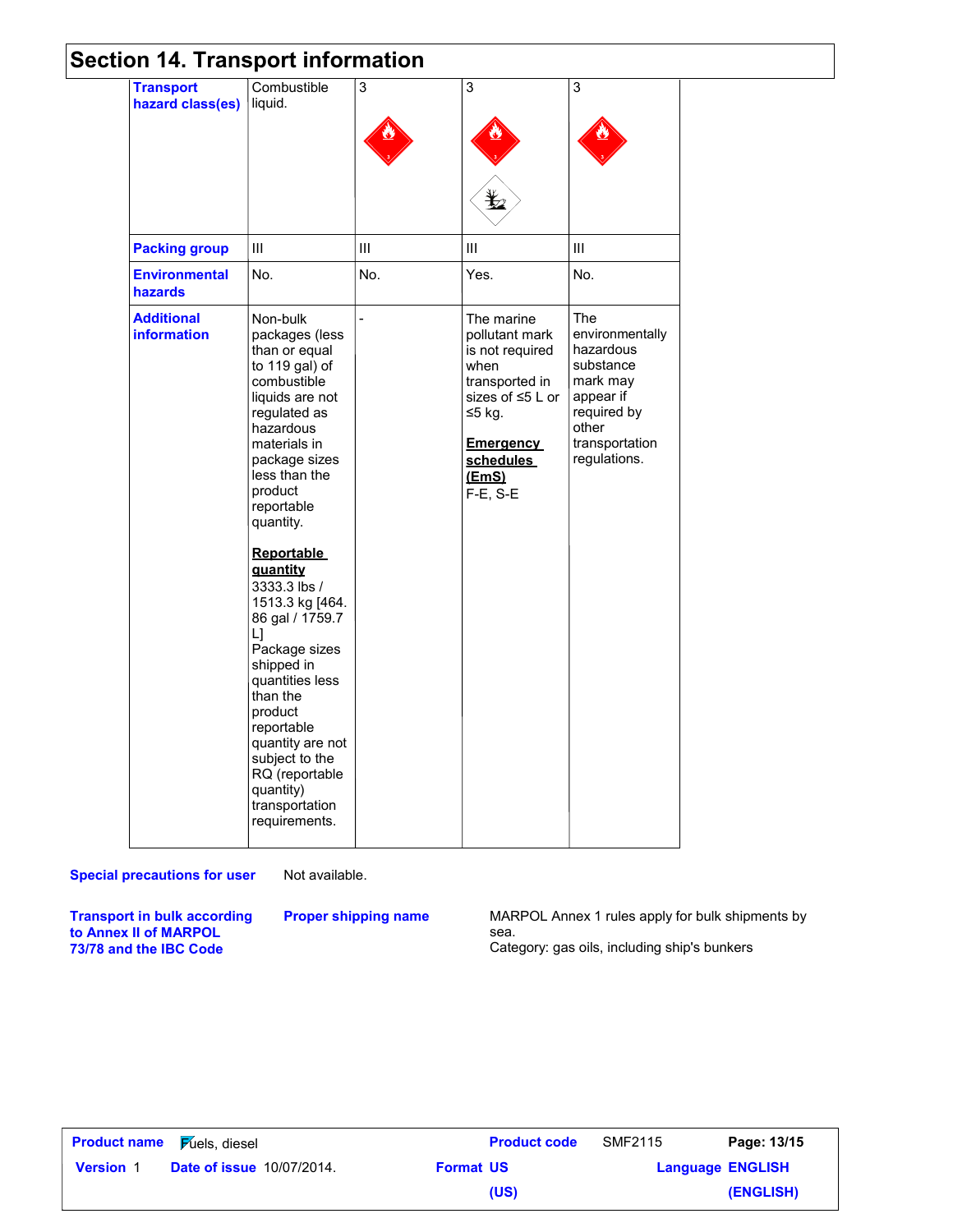## **Section 15. Regulatory information**

### **U.S. Federal regulations**

**(TSCA 8b)**

**United States inventory** All components are listed or exempted.

### **SARA 302/304**

### **Composition/information on ingredients**

No products were found.

### **SARA 311/312**

**Classification** Fire hazard

Immediate (acute) health hazard Delayed (chronic) health hazard

### **SARA 313**

|                                           | <b>Product name</b> | <b>CAS number</b> | <b>Concentration</b> |
|-------------------------------------------|---------------------|-------------------|----------------------|
| <b>Form R</b> - Reporting<br>requirements | naphthalene         | $191 - 20 - 3$    | $1 - 3$              |
| <b>Supplier notification</b>              | Inaphthalene        | $91-20-3$         | $1 - 3$              |

SARA 313 notifications must not be detached from the SDS and any copying and redistribution of the SDS shall include copying and redistribution of the notice attached to copies of the SDS subsequently redistributed.

| <b>State regulations</b>                |                                                                                                                                                                                                                                                        |
|-----------------------------------------|--------------------------------------------------------------------------------------------------------------------------------------------------------------------------------------------------------------------------------------------------------|
| <b>Massachusetts</b>                    | The following components are listed: NAPHTHALENE                                                                                                                                                                                                       |
| <b>New Jersey</b>                       | The following components are listed: NAPHTHALENE; MOTH FLAKES                                                                                                                                                                                          |
| <b>Pennsylvania</b>                     | The following components are listed: NAPHTHALENE                                                                                                                                                                                                       |
| <b>California Prop. 65</b>              | WARNING: This product contains a chemical known to the State of California to cause<br>cancer.<br>naphthalene; ethylbenzene; cumene                                                                                                                    |
|                                         | <b>WARNING:</b> This product contains a chemical known to the State of California to cause<br>birth defects or other reproductive harm.<br>toluene                                                                                                     |
|                                         | <b>WARNING:</b> This product contains a chemical known to the State of California to cause<br>cancer and birth defects or other reproductive harm.<br>Benzene                                                                                          |
|                                         | Prop 65 chemicals will result under certain conditions from the use of this material. For<br>example, burning fuels produces combustion products including diesel exhaust, a Prop<br>65 carcinogen, and carbon monoxide, a Prop 65 reproductive toxin. |
| <b>Other regulations</b>                |                                                                                                                                                                                                                                                        |
| <b>Australia inventory (AICS)</b>       | At least one component is not listed.                                                                                                                                                                                                                  |
| <b>Canada inventory</b>                 | All components are listed or exempted.                                                                                                                                                                                                                 |
| <b>China inventory (IECSC)</b>          | All components are listed or exempted.                                                                                                                                                                                                                 |
| <b>Japan inventory (ENCS)</b>           | Not determined.                                                                                                                                                                                                                                        |
| <b>Korea inventory (KECI)</b>           | All components are listed or exempted.                                                                                                                                                                                                                 |
| <b>Philippines inventory</b><br>(PICCS) | At least one component is not listed.                                                                                                                                                                                                                  |
| <b>REACH Status</b>                     | For the REACH status of this product please consult your company contact, as<br>identified in Section 1.                                                                                                                                               |

| <b>Product name</b> | Fuels, diesel                    |                  | <b>Product code</b> | SMF2115                 | Page: 14/15 |
|---------------------|----------------------------------|------------------|---------------------|-------------------------|-------------|
| <b>Version 1</b>    | <b>Date of issue 10/07/2014.</b> | <b>Format US</b> |                     | <b>Language ENGLISH</b> |             |
|                     |                                  |                  | (US)                |                         | (ENGLISH)   |